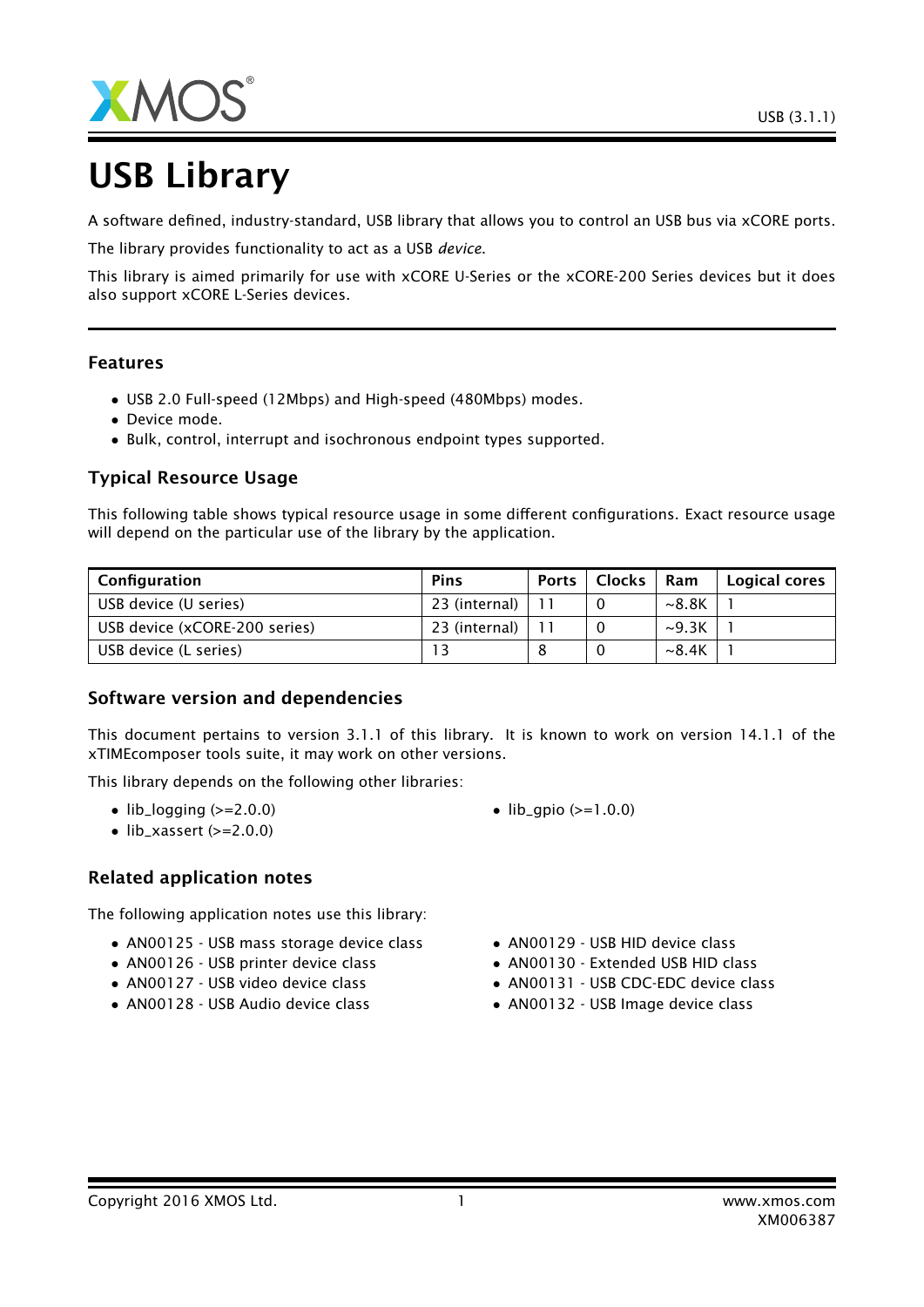

# 1 Hardware setup

#### 1.1 Physical characteristics and setup

Details on the physical characteristics and how to integrate the USB connection to the xCORE device into your system are all contain in the devices datasheet. *Please refer to the device datasheet for this information*.

#### 1.2 Ports/Pins

#### 1.2.1 U-Series

The U-Series of devices have an integrated USB transceiver. Some ports are used to communicate with the USB transceiver inside the U-Series packages. These ports/pins should not be used when USB functionality is enabled. The ports/pins are shown in Table [1.](#page-1-0)

| Pin   | Port             |                  |                  |                 |        |
|-------|------------------|------------------|------------------|-----------------|--------|
|       | 1b               | 4b               | 8b               | 16 <sub>b</sub> | 32b    |
| X0D02 |                  | <b>P4A0</b>      | <b>P8A0</b>      | P16A0           | P32A20 |
| X0D03 |                  | <b>P4A1</b>      | <b>P8A1</b>      | P16A1           | P32A21 |
| X0D04 |                  | <b>P4B0</b>      | <b>P8A2</b>      | P16A2           | P32A22 |
| X0D05 |                  | <b>P4B1</b>      | <b>P8A3</b>      | P16A3           | P32A23 |
| X0D06 |                  | <b>P4B2</b>      | <b>P8A4</b>      | P16A4           | P32A24 |
| X0D07 |                  | P4B3             | <b>P8A5</b>      | P16A5           | P32A25 |
| X0D08 |                  | <b>P4A2</b>      | <b>P8A6</b>      | P16A6           | P32A26 |
| X0D09 |                  | P4A3             | <b>P8A7</b>      | P16A7           | P32A27 |
| X0D23 | P1H0             |                  |                  |                 |        |
| X0D25 | P <sub>1JO</sub> |                  |                  |                 |        |
| X0D26 |                  | P4E <sub>0</sub> | <b>P8C0</b>      | P16B0           | P32A28 |
| X0D27 |                  | <b>P4E1</b>      | <b>P8C1</b>      | P16B1           | P32A29 |
| X0D28 |                  | P4F <sub>0</sub> | <b>P8C2</b>      | P16B2           |        |
| X0D29 |                  | <b>P4F1</b>      | <b>P8C3</b>      | P16B3           |        |
| X0D30 |                  | P4F2             | <b>P8C4</b>      | P16B4           |        |
| X0D31 |                  | P4F3             | <b>P8C5</b>      | P16B5           |        |
| X0D32 |                  | <b>P4E2</b>      | <b>P8C6</b>      | P16B6           | P32A30 |
| X0D33 |                  | <b>P4E3</b>      | <b>P8C7</b>      | P16B7           | P32A31 |
| X0D34 | P1K0             |                  |                  |                 |        |
| X0D36 | <b>P1M0</b>      |                  | P8D <sub>0</sub> | P16B8           |        |
| X0D37 | <b>P1N0</b>      |                  | <b>P8C1</b>      | P16B1           |        |
| X0D38 | P1O0             |                  | <b>P8C2</b>      | P16B2           |        |
| X0D39 | <b>P1P0</b>      |                  | <b>P8C3</b>      | P16B3           |        |

<span id="page-1-0"></span>Table 1: U-Series required pin/port connections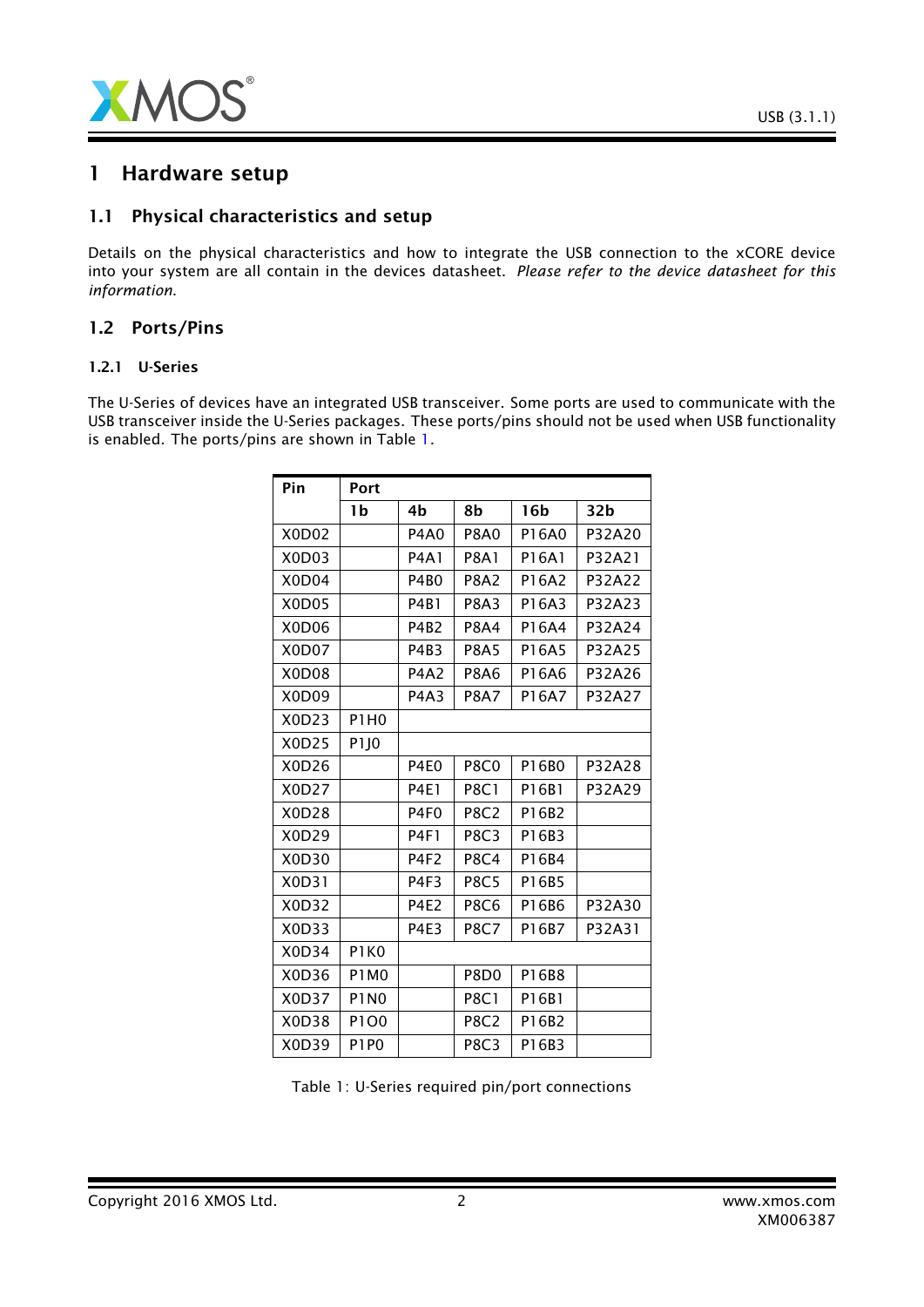

#### 1.2.2 xCORE-200 Series

The xCORE 200 series of devices have an integrated USB transceiver. Some ports are used to communicate with the USB transceiver inside the xCORE-200 series packages. These ports/pins should not be used when USB functionality is enabled. The ports/pins are shown in Table [2.](#page-2-0)

| Pin                            | Port                          |                               |             |                 |                 |
|--------------------------------|-------------------------------|-------------------------------|-------------|-----------------|-----------------|
|                                | 1b                            | 4b                            | 8b          | 16 <sub>b</sub> | 32 <sub>b</sub> |
| X0D00                          | <b>P1A0</b>                   |                               |             |                 |                 |
| X0D02                          |                               | <b>P4A0</b>                   | <b>P8A0</b> | P16A0           | P32A20          |
| X0D03                          |                               | <b>P4A1</b>                   | <b>P8A1</b> | P16A1           | P32A21          |
| X0D04                          |                               | <b>P4B0</b>                   | <b>P8A2</b> | P16A2           | P32A22          |
| X0D13                          |                               | P4B1                          | <b>P8A3</b> | P16A3           | P32A23          |
| X0D22                          |                               | P4B2                          | <b>P8A4</b> | P16A4           | P32A24          |
| X0D23                          |                               | P4B3                          | <b>P8A5</b> | P16A5           | P32A25          |
| X0D34                          |                               | <b>P4A2</b>                   | <b>P8A6</b> | P16A6           | P32A26          |
| X <sub>0</sub> D <sub>09</sub> |                               | P4A3                          | <b>P8A7</b> | P16A7           | P32A27          |
| X0D10                          | P <sub>1</sub> C <sub>0</sub> |                               |             |                 |                 |
| X0D12                          | P <sub>1</sub> E <sub>0</sub> |                               |             |                 |                 |
| X0D13                          | P <sub>1F0</sub>              |                               |             |                 |                 |
| X0D14                          |                               | P <sub>4</sub> C <sub>0</sub> | <b>P8B0</b> | P16A8           |                 |
| X0D15                          |                               | <b>P4C1</b>                   | <b>P8B1</b> | P16A9           |                 |
| X0D16                          |                               | P <sub>4</sub> D <sub>0</sub> | <b>P8B2</b> | P16A10          |                 |
| X0D17                          |                               | P <sub>4</sub> D <sub>1</sub> | <b>P8B3</b> | P16A11          |                 |
| X0D18                          |                               | P <sub>4</sub> D <sub>2</sub> | <b>P8B4</b> | P16A12          |                 |
| X0D19                          |                               | P <sub>4</sub> D <sub>3</sub> | <b>P8B5</b> | P16A13          |                 |
| X0D20                          |                               | P <sub>4</sub> C <sub>2</sub> | <b>P8B6</b> | P16A14          |                 |
| X0D21                          |                               | P <sub>4</sub> C <sub>3</sub> | <b>P8B7</b> | P16A15          |                 |
| X0D22                          | P1G0                          |                               |             |                 |                 |
| X0D23                          | <b>P1H0</b>                   |                               |             |                 |                 |
| X0D24                          | P110                          |                               |             |                 |                 |
| X0D34                          | P <sub>1</sub> K <sub>0</sub> |                               |             |                 |                 |

<span id="page-2-0"></span>Table 2: xCORE-200 series required pin/port connections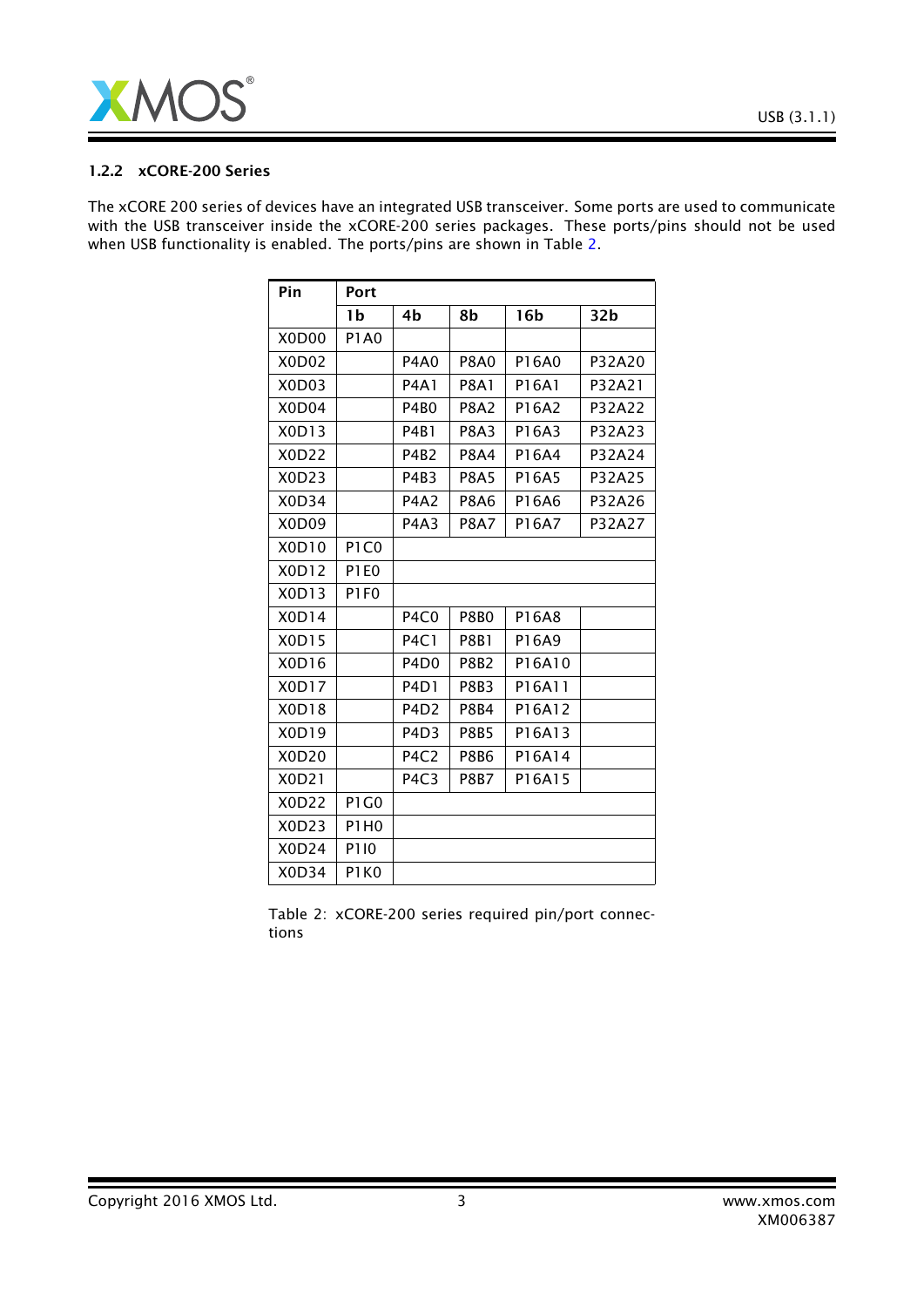

#### 1.2.3 L-Series

The ports used for the physical connection to the external ULPI transceiver must be connected as shown in Table [3.](#page-3-0)

| Pin   | Port        |                               |             | <b>Signal</b>    |
|-------|-------------|-------------------------------|-------------|------------------|
|       | 1b          | 4b                            | 8b          |                  |
| X0D12 | <b>P1E0</b> |                               |             | <b>ULPI STP</b>  |
| X0D13 | P1F0        |                               |             | <b>ULPI NXT</b>  |
| X0D14 |             | P4C0                          | P8B0        | $ULPI_DATA[7:0]$ |
| X0D15 |             | <b>P4C1</b>                   | P8B1        |                  |
| X0D16 |             | P4D <sub>0</sub>              | P8B2        |                  |
| X0D17 |             | P4D1                          | P8B3        |                  |
| X0D18 |             | P4D <sub>2</sub>              | P8B4        |                  |
| X0D19 |             | P4D3                          | P8B5        |                  |
| X0D20 |             | P4C2                          | P8B6        |                  |
| X0D21 |             | P <sub>4</sub> C <sub>3</sub> | <b>P8B7</b> |                  |
| X0D22 | P1 G0       |                               |             | ulpi dir         |
| X0D23 | P1H0        |                               |             | <b>ULPI_CLK</b>  |
| X0D24 | P110        |                               |             | ULPI RST N       |

<span id="page-3-0"></span>Table 3: ULPI required pin/port connections

In addition some ports are used internally when the XUD library is in operation. For example pins X0D2- X0D9, X0D26-X0D33 and X0D37-X0D43 on an XS1-L device should not be used.

Please refer to the device datasheet for further information on which ports are available.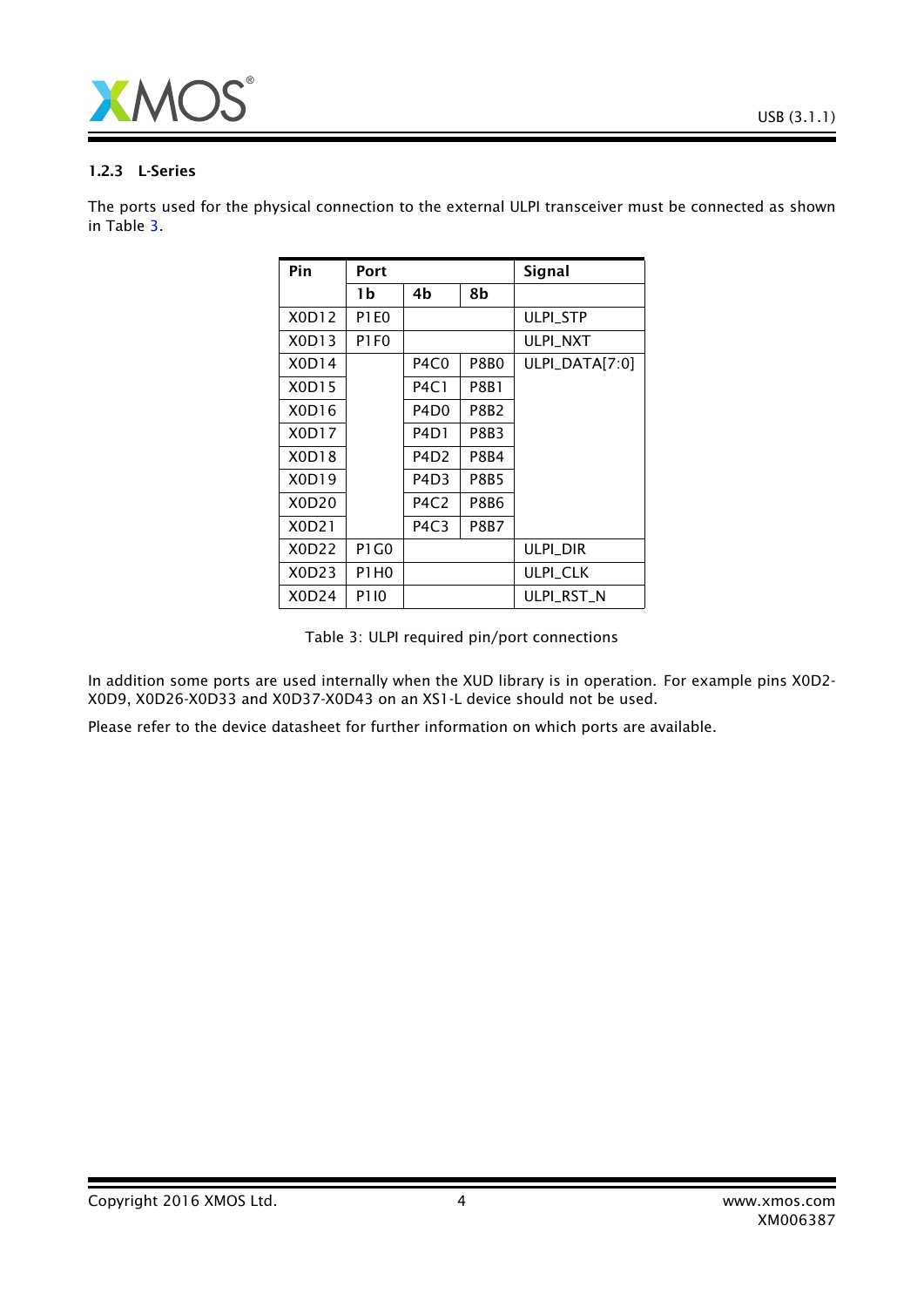

# 2 Usage

The USB library consists of a single main component: the XUD device driver. A typical application will use have the following software architecture:



Figure 1: USB task diagram

Here, the application interacts with the USB library in two ways. Data is sent and received directly from the XUD component. This provides the path to the USB Endpoints of the device. Multiple tasks can be connected to the XUD component to handle multiple endpoints in parallel. The application also interacts with the special USB Endpoint 0 which handle configuration calls to the host. Each application will develop its own Endpoint 0 code using the functions provided by the USB library.

# 2.1 The XUD (XMOS USB device) driver

The XUD component performs all the low-level I/O operations required to meet the USB 2.0 specification. This processing goes up to and includes the transaction level. It removes all low-level timincg requirements from the application, allowing quick development of all manner of USB devices. The XUD Library allows the implementation of both full-speed and high-speed USB 2.0 devices on U-Series, xCORE-200 Series and L-Series devices.

The U-Series and xCORE-200 Series include an integrated USB transceiver. For the L-Series the implementation requires the use of an external ULPI transceiver such as the SMSC USB33XX range. Two variant of the component, with identical interfaces, are provided - one for U- and xCORE-200 Series and one for L-Series devices.

The XUD component runs in a single core with endpoint and application cores communicating with it via a combination of channel communication and shared memory variables.

There is one channel per IN or OUT endpoint. Endpoint 0 (the control endpoint) requires two channels, one for each direction. Note, that throughout this document the USB nomenclature is used: an OUT endpoint is used to transfer data from the host to the device, an IN endpoint is used when the host requests data from the device. Connected tasks must be ready to communicate with the XUD component whenever the host demands its attention. If not, the XUD component will NAK.

It is important to note that, for performance reasons, tasks communicate with the XUD component using a combination of both xC channels and shared memory. It is therefore madatory that *all cores that directly communicate with the XUD task must be on the same tile as the task itself*.

The main XUD task is implement by the xud() function (for U-series and xCORE-200 series devices) or the xud\_l\_series() function (for L-series devices). The function should be called directly from the top-level par statement in main() to ensure that the XUD Library is ready within the 100ms allowed by the USB specification.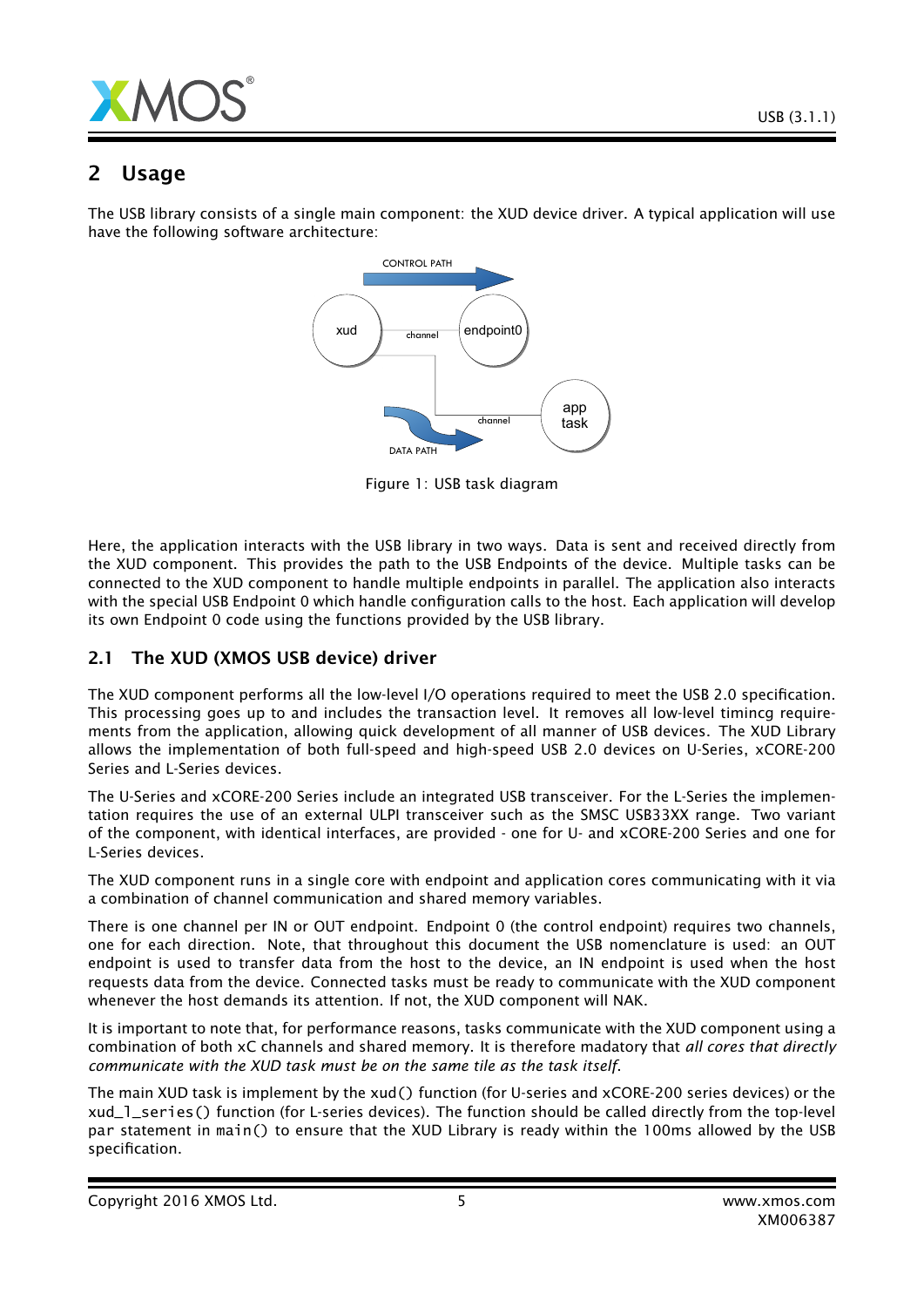

# 2.2 Core speed

Due to I/O requirements, the XUD component requires a guaranteed MIPS rate to ensure correct operation. This means that core count restrictions must be observed. The XUD task must run on a core running at least at a speed of 80 MHz.

This means that for an xCORE device running at 400MHz there should be no more than five cores executing at any time when using the XUD. For a 500MHz device no more than six cores shall execute at any one time when using the XUD.

This restriction is only a requirement on the tile on which the XUD component is running. For example, the other tile on an L16 device is unaffected by this restriction.

# 2.3 Setting up the XUD in your program

In your main function, the application must call the xud or xud\_1\_series function:

```
int main()
{
    chan c_ep_out[3], c_ep_in[2];
    par {
        on tile[0]: xud(c_ep_out, 3,
                         c_ep_in, 2,
                        null, XUD_SPEED_HS, XUD_PWR_SELF);
        on tile[0]: Endpoint0(c_ep_out[0], c_ep_in[0]);
        // Application specific cores
        ...
    }
    return 0;
}
```
The XUD is connected to an array of channels for the IN endpoints and an array of channels for the OUT endpoints.

# 2.4 Endpoint addresses

Endpoint 0 uses index 0 of both the endpoint type table and the channel array. The address of other endpoints must also correspond to their index in the endpoint table and the channel array.

# 2.5 **PwrConfig**

The PwrConfig parameter to XUD function indicates if the device is bus or self-powered.

Valid values for this parameter are XUD\_PWR\_SELF and XUD\_PWR\_BUS.

When XUD\_PWR\_SELF is used, the XUD monitors the VBUS input for a valid voltage and reponds appropriately. The USB Specification states that the devices pull-ups must be disabled when a valid VBUS is not present. This is important when submitting a device for compliance testing since this is explicitly tested.

If the device is bus-powered XUD\_PWR\_SELF can be used since is assumed that the device is not powered up when VBUS is not present and therefore no voltage monitoring is required. In this configuration the VBUS input to the device/PHY need not be present.

XUD\_PWR\_BUS can be used in order to run on a self-powered board without provision for VBUS wiring to the PHY/device, but this is not advised.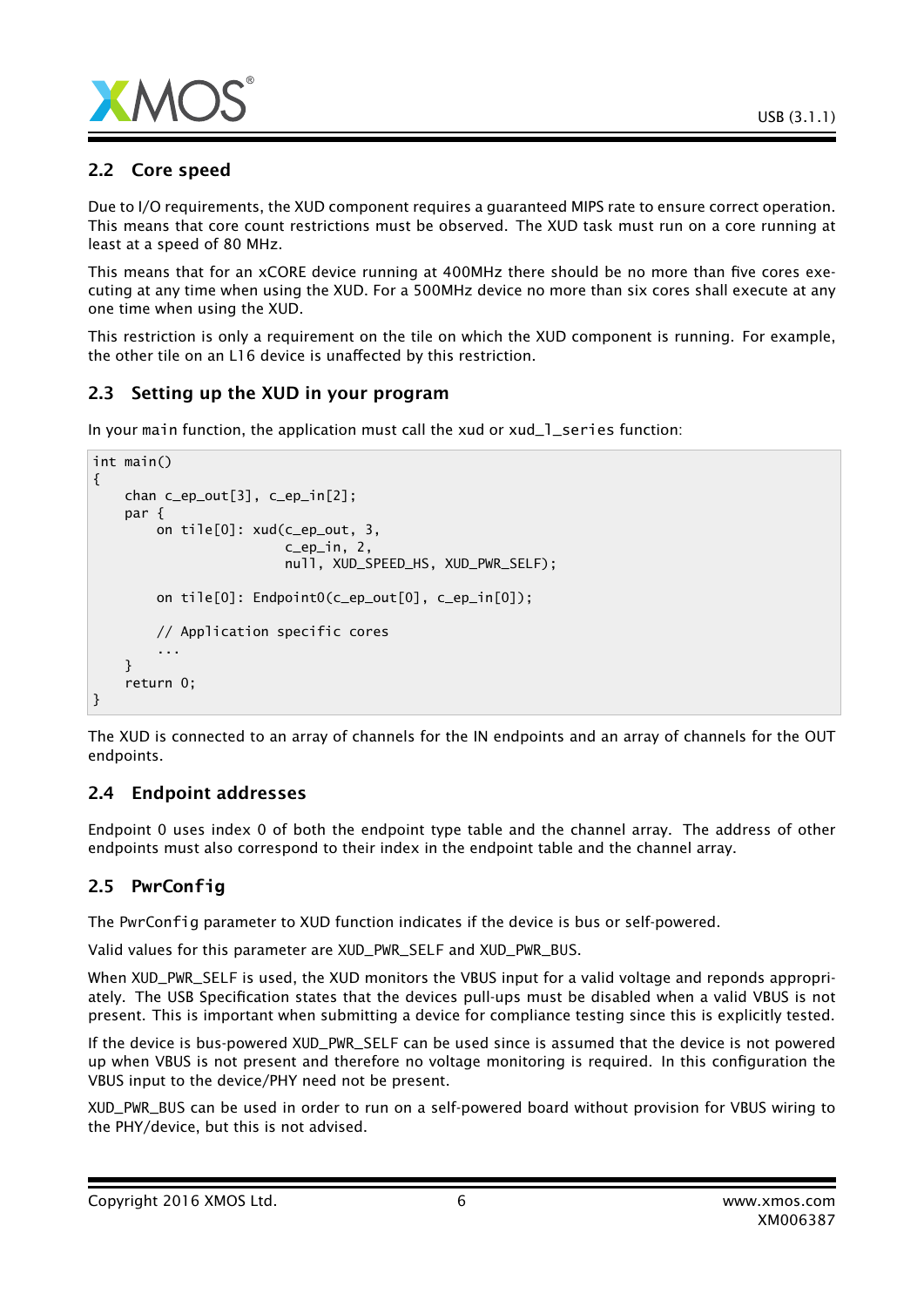

## 2.6 Endpoint communication with the XUD component

Communication state between a core and the XUD component is encapsulated in an opaque type XUD\_ep (see [§3.2\)](#page-13-0).

All client calls communicating with the XUD component pass in this type. These data structures can be created at the start of execution of a client core with using XUD\_InitEp() that takes as an argument the endpoint channel connected to the XUD Library. This function also takes an argument to indicate the transfer-type of the endpoint (bulk, control, isochronous or interrupt) as well as whether the endpoint wishes to be informed about bus-resets (see [§2.9\)](#page-7-0).

For example, this code initializes a bulk endpoint:

```
void my_application(chanend c_ep_out) {
  XUD_ep ep_out = XUD_InitEp(chan_ep0_out, XUD_EPTYPE_BUL);
   ...
```
The endpoint types are show in the following table:

| <b>Type</b>    | <b>Description</b>   |
|----------------|----------------------|
| XUD EPTYPE ISO | Isochronous endpoint |
| XUD_EPTYPE_INT | Interrupt endpoint   |
| XUD EPTYPE BUL | <b>Bulk endpoint</b> |
| XUD_EPTYPE_CTL | Control endpoint     |
| XUD_EPTYPE_DIS | Disabled endpoint    |

Table 4: Endpoint types

In addition XUD\_STATUS\_ENABLE can be ORed ino the endpoint type to indicate an endpoints that wishes to be informed of USB bus resets (see [§2.9\)](#page-7-0).

#### 2.7 Blocking sending and receiving data

An application specific endpoint can send data using several functions described in [§3.2.](#page-13-0) In particular XUD\_SetBuffer() will send data from the host and XUD\_GetBuffer() will receive data from the host. These functions will automatically deal with any low-level complications required such as Packet ID toggling etc.

The XUD\_SetBuffer\_EpMax function provides a similar function to XUD\_SetBuffer function but it breaks the data up in packets of a fixed maximum size. This is especially useful for control transfers where large descriptors must be sent in typically 64 byte transactions.

Here is an example of sending a 4 bytes packet to the host:

```
void my_application(chanend c_ep_in) {
 XUD_ep ep_out = XUD_InitEp(chan_ep0_in, XUD_EPTYPE_BUL);
  ...
 char data[4];
  ...
 XUD_SetBuffer(ep_hid, data, 4);
  ...
```
Note that these functions are blocking - they will wait until the host performs the transaction with the device before you program can proceed.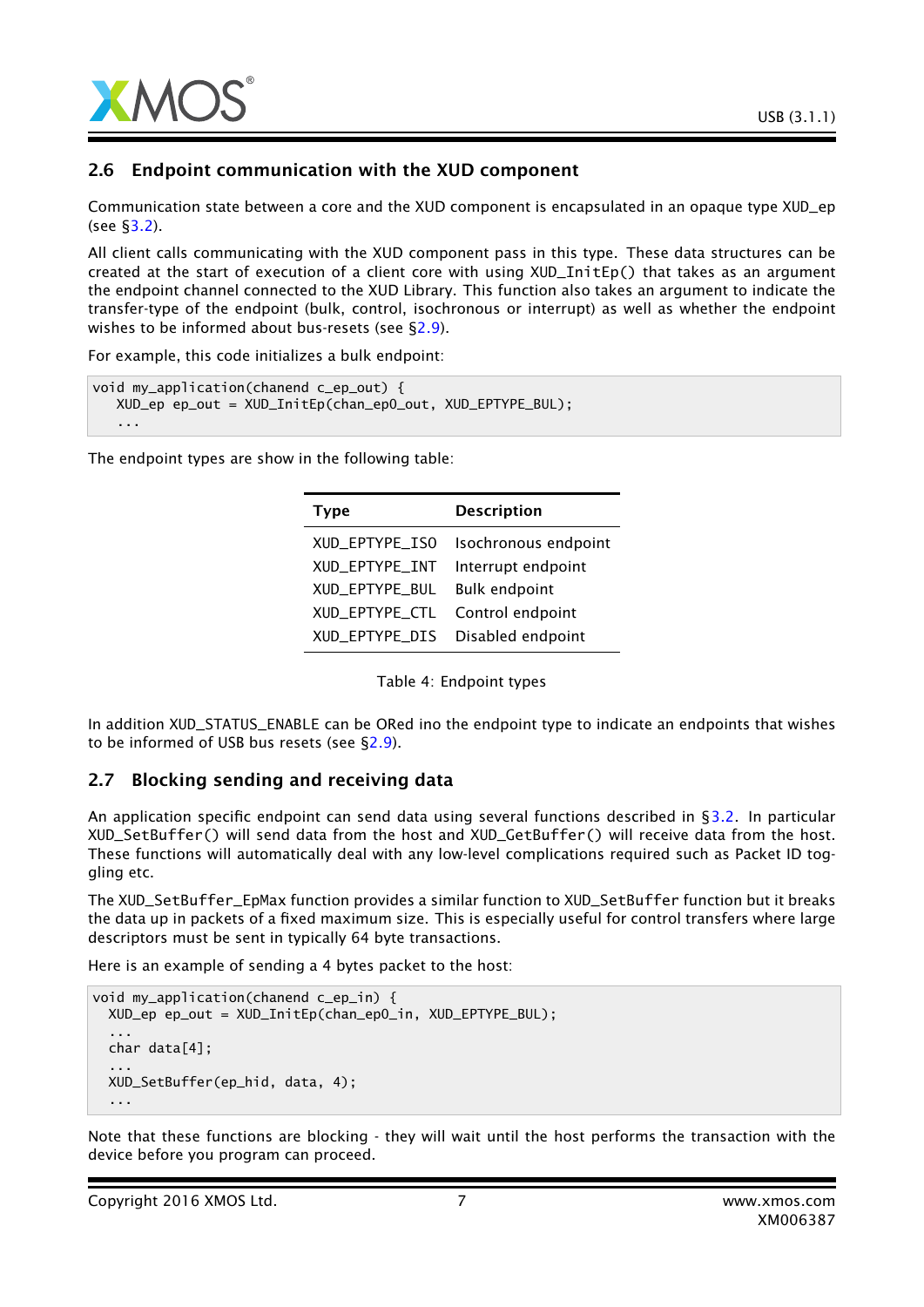

## 2.8 Asynchronous sending and recieving of data

Functions such as XUD\_SetBuffer() and XUD\_GetBuffer() block until data has either been successfully sent or received to or from the host. For this reason it is not generally possible to handle multiple endpoints in a single core efficiently (or at all, depending on the protocols involved). The XUD library therefore provides functions to allow the separation of requesting to send/receive a packet and the notification of a successful transfer. This is based on the xC select statement language feature.

General operation is as follows:

- An XUD\_SetReady\_ function is called to mark an endpoint as ready to send or receive data. (see [§3.2\)](#page-13-0)
- An select statement is used to wait for, and capture, send/receive notifications from the XUD task.

Once an endpoint has been marked ready to send/receive by calling one of the above XUD\_SetReady\_ functions, a select statement can be used to handle notifications of a packet being sent/received from the XUD tasks. These notifications are communicated via channels and can be handled via the XUD\_\*\_Select functions.

The following example shows these asynchronous functions in use:

```
void ExampleEndpoint(chanend c_ep_out, chanend c_ep_in) {
   unsigned char rxBuffer[1024];
   unsigned char txBuffer[] = {0, 1, 2, 3, 4};
   int length, returnVal;
  XUD_ep ep_out = XUD_InitEp(c_ep_out, XUD_EPTYPE_BUL);
  XUD_ep ep_in = XUD_InitEp(c_ep_in, XUD_EPTYPE_BUL);
  /* Mark OUT endpoint as ready to receive */
  XUD_SetReady_Out(ep_out, rxBuffer);
  XUD_SetReady_In(ep_in, txBuffer, 5);
  while(1) \{select {
     case XUD_GetData_Select(c_ep_out, ep_out, length):
         /* Packet from host recieved */
         for(int i = 0; i< length; i++) {
           /* Process packet... */
         }
        /* Mark EP as ready again */
        XUD_SetReady_Out(ep_out, rxBuffer);
        break;
      case XUD_SetData_Select(c_ep_in, ep_in, returnVal):
        /* Packet successfully sent to host */
        /* Create new buffer */
        for(int i = 0; i < 5; i++) {
          txBuffer[i]++;
        }
        /* Mark EP as ready again */
        XUD_SetReady_In(ep_in, txBuffer, 5);
        break;
   }
  }
 }
```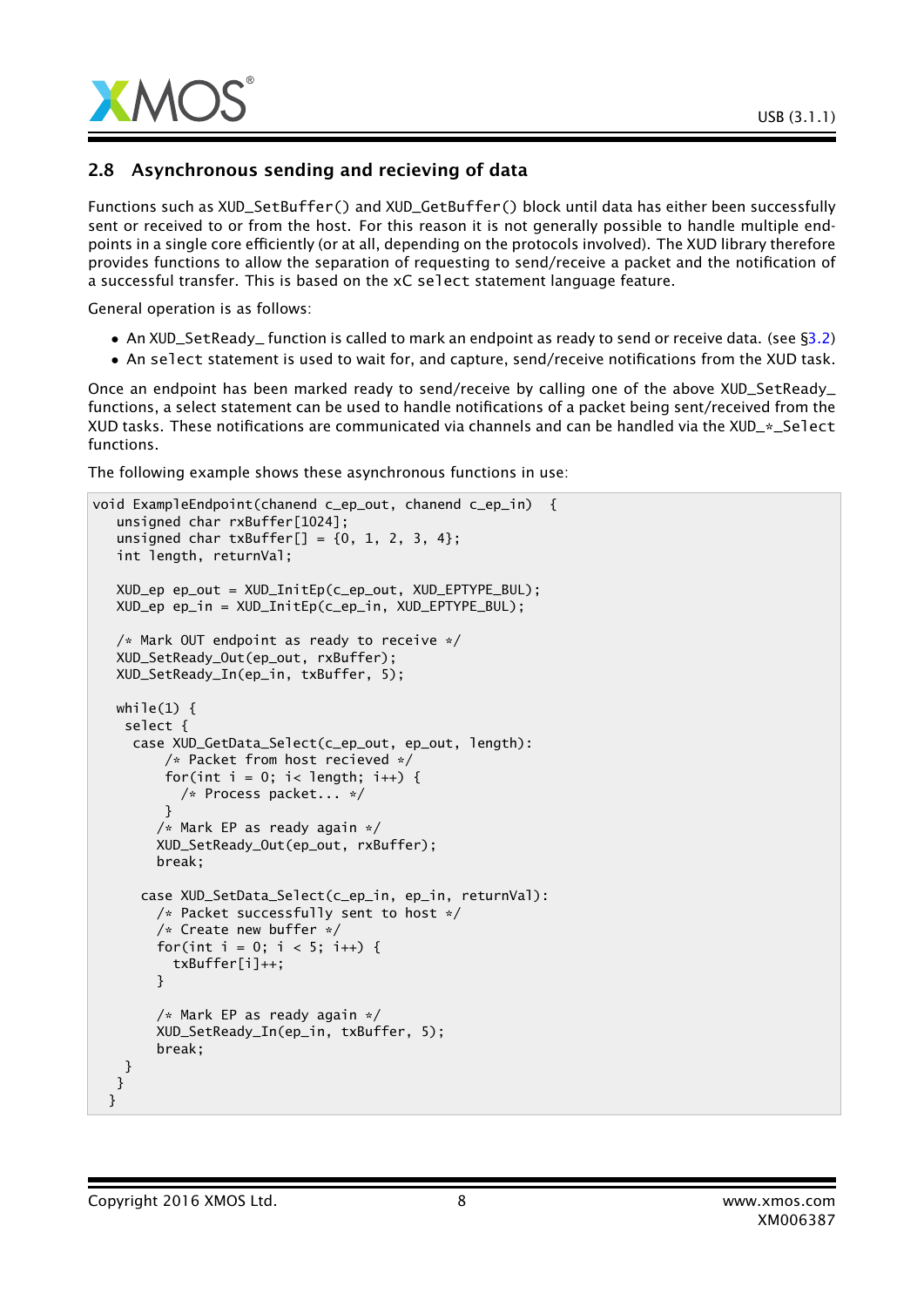

## 2.9 Status reporting

Status reporting on an endpoint can be enabled so that bus state is known. This is achieved by ORing XUD\_STATUS\_ENABLE into the endpoint type when calling the XUD\_InitEp() function.

This means that endpoints are notified of USB bus resets (and bus-speed changes). The XUD access functions (XUD\_SetBuffer(), XUD\_GetBuffer()) return XUD\_RES\_RST if a USB bus reset is detected.

After a reset notification has been received, the endpoint must call the XUD\_ResetEndpoint() function. This will return the current bus speed.

# 2.10 SOF Channel

An application can pass a channel-end to the c\_sof parameter of the XUD component. This will cause a word of data to be output every time the device receives a SOF from the host. This can be used for timing information for audio devices etc. If this functionality is not required null should be passed as the parameter. Please note, if a channel-end is passed into XUD component there must be a responsive task ready to receive SOF notifications otherwise the XUD component will be blocked attempting to send these messages.

#### 2.11 USB Test Modes

XUD supports the required test modes for USB Compliance testing.

XUD accepts commands from the endpoint 0 channels (in or out) to signal which test mode to enter via the XUD\_SetTestMode() function. The commands are based on the definitions of the Test Mode Selector Codes in the USB 2.0 Specification Table 11-24. The supported test modes are summarised in Table [5.](#page-8-0)

| Value         | <b>Test Mode Description</b> |
|---------------|------------------------------|
|               | Test_J                       |
| $\mathcal{P}$ | Test K                       |
| ₹             | Test SEO NAK                 |
|               | Test Packet                  |

<span id="page-8-0"></span>Table 5: Supported Test Mode Selector Codes

The passing other codes endpoints other than 0 to XUD\_SetTestMode() could result in undefined behaviour.

As per the USB 2.0 Specification a power cycle or reboot is required to exit the test mode.

#### 2.12 Implementing your own Endpoint 0 handler

It is necessary to create an implementation for endpoint 0 which takes two channels, one for IN and one for OUT. It can take an optional channel for test (see the Test Modes section of XMOS USB Device (XUD) Library).

void Endpoint0(chanend chan\_ep0\_out, chanend chan\_ep0\_in, chanend ?c\_usb\_test) {

Every endpoint must be initialized using the XUD\_InitEp() function. For endpoint 0 this is looks like:

```
XUD_ep ep0_out = XUD_InitEp(chan_ep0_out, XUD_EPTYPE_CTL | XUD_STATUS_ENABLE);
XUD_ep ep0_in = XUD_InitEp(chan_ep0_in, XUD_EPTYPE_CTL | XUD_STATUS_ENABLE);
```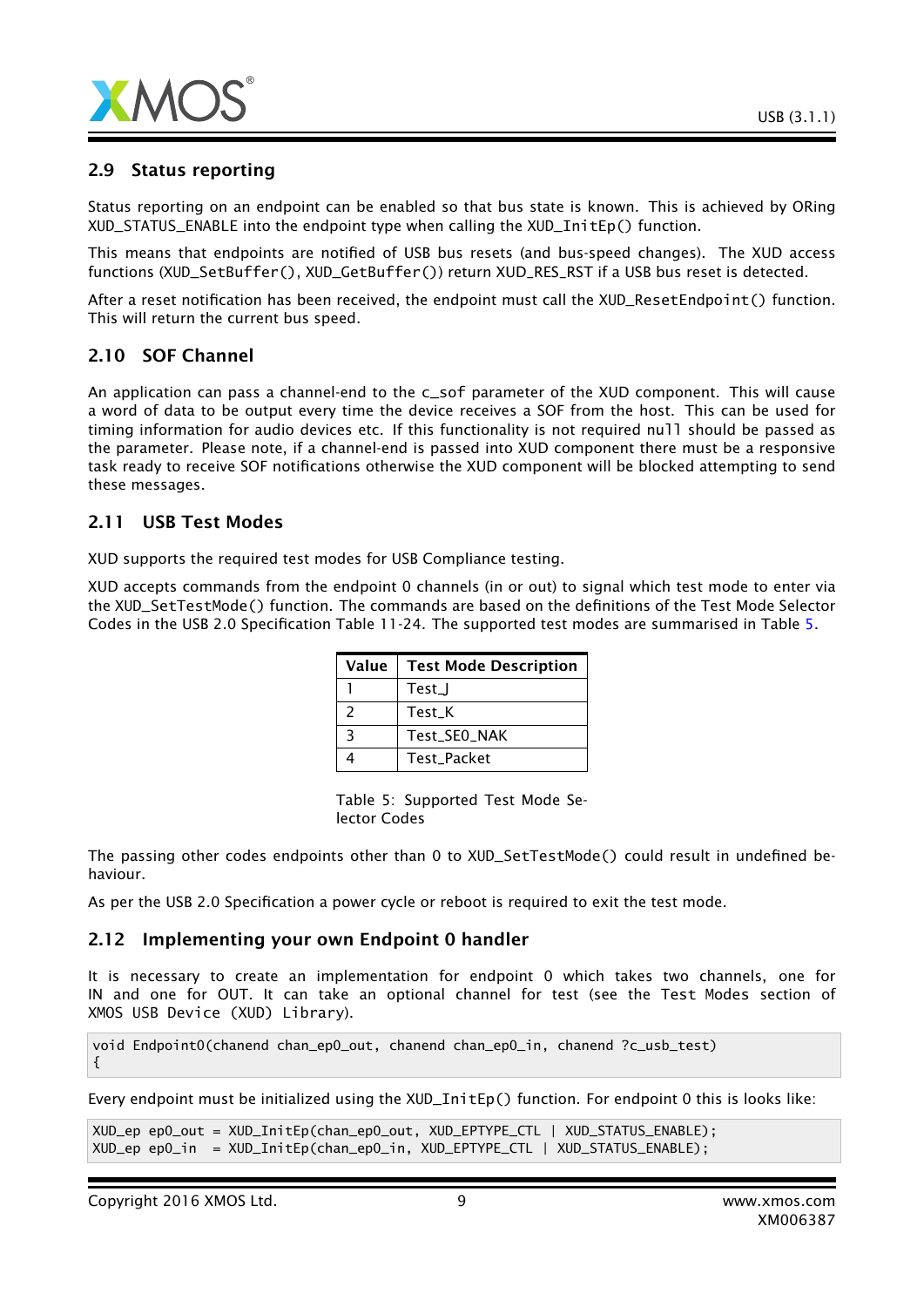

Typically the minimal code for endpoint 0 loops making call to USB\_GetSetupPacket(), parses the USB\_SetupPacket\_t for any class/applicaton specific requests. Then makes a call to USB\_StandardRequests(). And finally, calls XUD\_ResetEndpoint() if there have been a bus-reset. For example:

```
while(1){
    /* Returns XUD_RES_OKAY on success, XUD_RES_RST for USB reset */
    XUD_Result_t result = USB_GetSetupPacket(ep0_out, ep0_in, sp);
    if(result == XUD_RES_OKAY)
    {
        switch(sp.bmRequestType.Type)
        {
            case BM_REQTYPE_TYPE_CLASS:
                switch(sp.bmRequestType.Receipient)
                {
                    case BM_REQTYPE_RECIP_INTER:
                        // Optional class specific requests.
                        break;
                    ...
                }
                break;
            ...
        }
        result = USB_StandardRequests(ep0_out, ep0_in,
                devDesc, devDescLen, ...);
    }
    if(result == XUD_RES_RST)
        usbBusSpeed = XUD_ResetEndpoint(ep0_out, ep0_in);
}
```
The code above could also over-ride any of the requests handled in USB\_StandardRequests() for custom functionality.

Note, class specific code should be inserted before USB\_StandardRequests() is called since if USB\_StandardRequests() cannot handle a request it marks the Endpoint stalled to indicate to the host that the request is not supported by the device.

USB\_StandardRequests() takes char array parameters for device descriptors for both high and fullspeed. Note, if null is passed as the full-speed descriptor the high-speed descriptor is used in full-speed mode and vice versa.

Note that on reset the XUD\_ResetEndpoint() function returns the negotiated USB speed (i.e. full or high speed).

# 2.13 Device descriptors

USB device descriptors must be provided for each USB device. They are used to identify the USB device's vendor ID, product ID and detail all the attributes of the advice as specified in the USB 2.0 standard. It is beyond the scope of this document to give details of writing a descriptor, please see the relevant USB Specification Documents.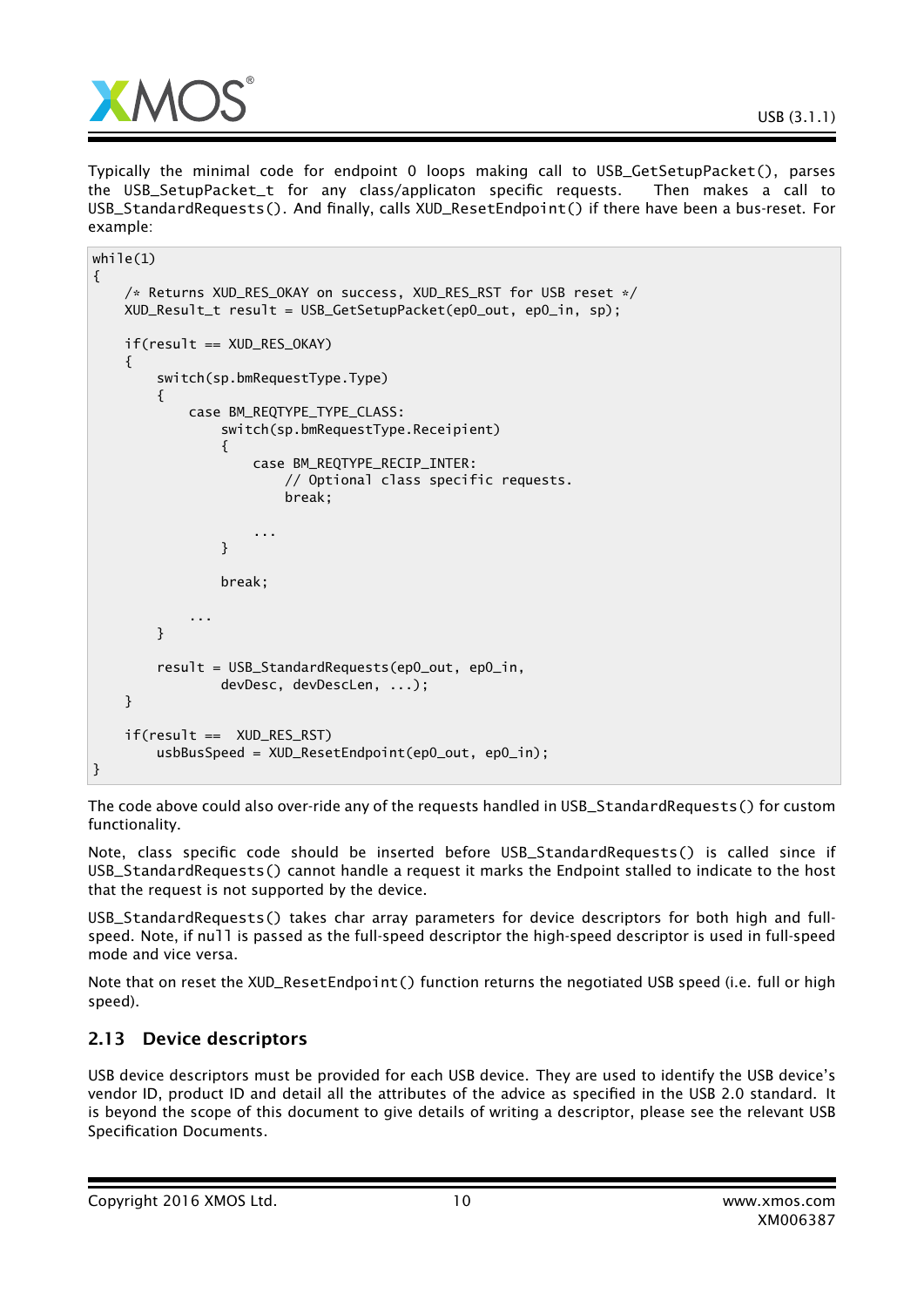



# 3 API

All USB functions can be accessed via the usb.h header:

#include <usb.h>

You will also have to add lib\_usb to the USED\_MODULES field of your application Makefile.

The application Makefile also needs to add flags to set the XUD\_SERIES\_SUPPORT define e.g.:

XCC\_FLAGS = ... -DXUD\_SERIES\_SUPPORT=XUD\_U\_SERIES

The possible values of this define are XUD\_U\_SERIES, XUD\_X200\_SERIES or XUD\_L\_SERIES to specify U-series, xCORE-200 series or L-series support respectively.

For L-series devices, the USB library uses the hardware clock 0 which is usually reserved as the default clock. To ensure other code using ports clocked of the default clock block still function correctly. The application Makefile should also change the default clock block to a different clock e.g.:

XCC\_FLAGS = ... -default-clkblk XS1\_CLKBLK\_5

This is *not* required for U-series of xCORE-200 series devices.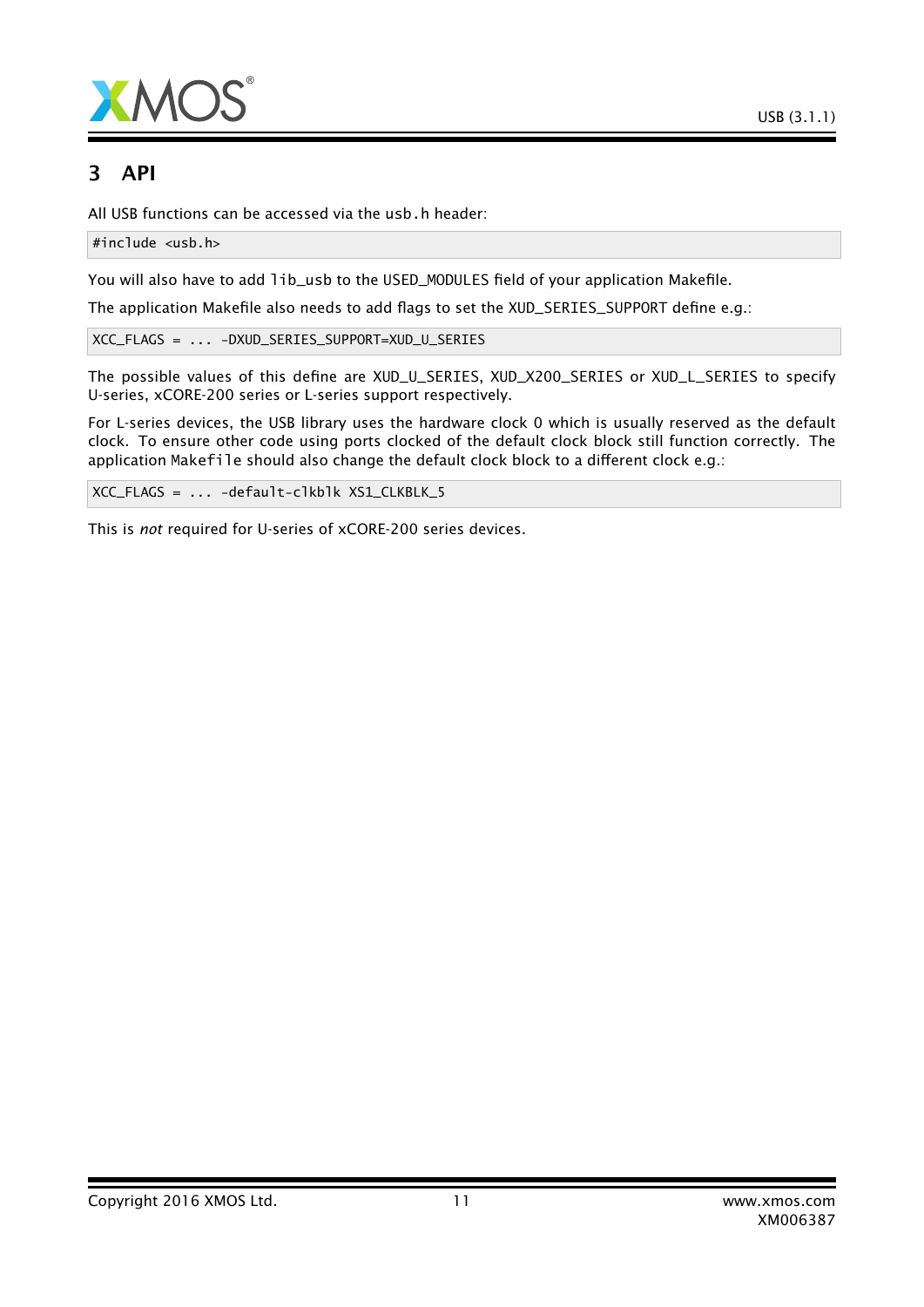

# 3.1 Creating an USB device task instance

| <b>Function</b>    | xud                                                                                                                                                                                                         |                                                                                                                                                                                                                                                                        |  |
|--------------------|-------------------------------------------------------------------------------------------------------------------------------------------------------------------------------------------------------------|------------------------------------------------------------------------------------------------------------------------------------------------------------------------------------------------------------------------------------------------------------------------|--|
| <b>Description</b> |                                                                                                                                                                                                             | USB device driver (U-series).<br>This performs the low-level USB I/O operations. Note that this needs to run in a thread<br>with at least 80 MIPS worst case execution speed.                                                                                          |  |
| <b>Type</b>        | void xud(chanend c_epOut[noEpOut],<br>static const size_t noEpOut,<br>chanend c_epIn[noEpIn],<br>static const size_t noEpIn,<br>chanend ?c_sof,<br>XUD_BusSpeed_t desiredSpeed,<br>XUD_PwrConfig pwrConfig) |                                                                                                                                                                                                                                                                        |  |
| Parameters         | c_ep0ut                                                                                                                                                                                                     | An array of channel ends, one channel end per output endpoint (USB<br>OUT transaction); this includes a channel to obtain requests on Endpoint<br>0.                                                                                                                   |  |
|                    | noEp0ut                                                                                                                                                                                                     | The number of output endpoints, should be at least 1 (for Endpoint 0).                                                                                                                                                                                                 |  |
|                    | $c$ _epIn                                                                                                                                                                                                   | An array of channel ends, one channel end per input endpoint (USB IN<br>transaction); this includes a channel to respond to requests on Endpoint<br>0.                                                                                                                 |  |
|                    | noEpIn                                                                                                                                                                                                      | The number of input endpoints, should be at least 1 (for Endpoint 0).                                                                                                                                                                                                  |  |
|                    | c_sof                                                                                                                                                                                                       | A channel to receive SOF tokens on. This channel must be connected<br>to a process that can receive a token once every 125 ms. If tokens are<br>not read, the USB layer will lock up. If no SOF tokens are required null<br>should be used for this parameter.         |  |
|                    | desiredSpeed                                                                                                                                                                                                |                                                                                                                                                                                                                                                                        |  |
|                    |                                                                                                                                                                                                             | This parameter specifies what speed the device will attempt to run at<br>i.e. full-speed (ie 12Mbps) or high-speed (480Mbps) if supported by the<br>host. Pass XUD_SPEED_HS if high-speed is desired or XUD_SPEED_FS if<br>not. Low speed USB is not supported by XUD. |  |
|                    | pwrConfig                                                                                                                                                                                                   | Specifies whether the device is bus or self-powered. When self-powered<br>the XUD will monitor the VBUS line for host disconnections. This is<br>required for compliance reasons. Valid values are XUD_PWR_SELF and<br>XUD_PWR_BUS.                                    |  |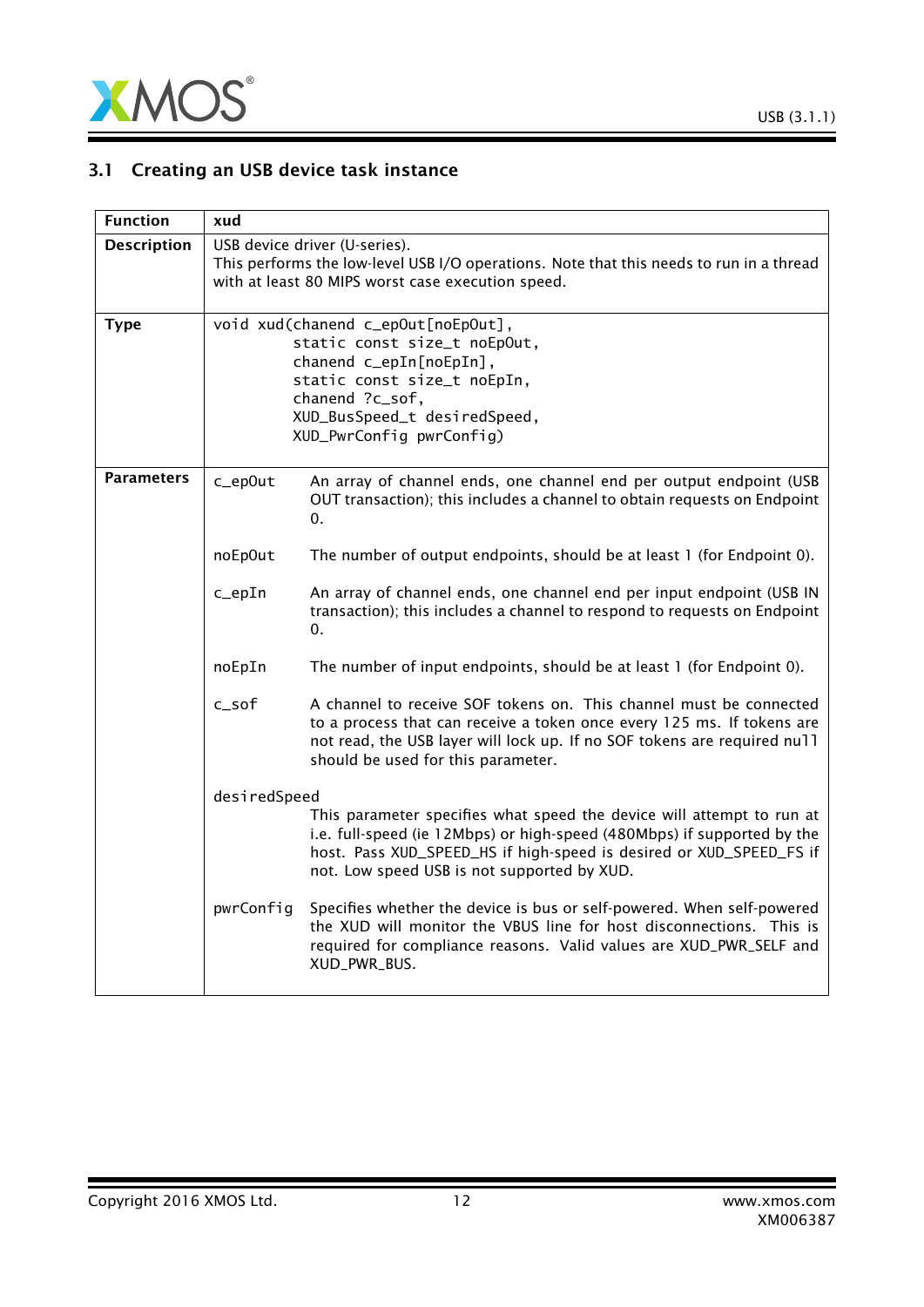

| <b>Function</b>    | xud_l_series                                                                                                                                                                                                                                                 |                                                                                                                                                                                                                                                                        |  |
|--------------------|--------------------------------------------------------------------------------------------------------------------------------------------------------------------------------------------------------------------------------------------------------------|------------------------------------------------------------------------------------------------------------------------------------------------------------------------------------------------------------------------------------------------------------------------|--|
| <b>Description</b> |                                                                                                                                                                                                                                                              | USB device driver (L-series).<br>This performs the low-level USB I/O operations. Note that this needs to run in a thread<br>with at least 80 MIPS worst case execution speed.                                                                                          |  |
| <b>Type</b>        | void<br>xud_1_series(chanend c_epOut[noEpOut],<br>static const size_t noEpOut,<br>chanend c_epIn[noEpIn],<br>static const size_t noEpIn,<br>chanend ?c_sof,<br>client output_gpio_if ?p_usb_rst,<br>XUD_BusSpeed_t desiredSpeed,<br>XUD_PwrConfig pwrConfig) |                                                                                                                                                                                                                                                                        |  |
| <b>Parameters</b>  | c_ep0ut                                                                                                                                                                                                                                                      | An array of channel ends, one channel end per output endpoint (USB<br>OUT transaction); this includes a channel to obtain requests on Endpoint<br>0.                                                                                                                   |  |
|                    | noEp0ut                                                                                                                                                                                                                                                      | The number of output endpoints, should be at least 1 (for Endpoint 0).                                                                                                                                                                                                 |  |
|                    | $c$ _epIn                                                                                                                                                                                                                                                    | An array of channel ends, one channel end per input endpoint (USB IN<br>transaction); this includes a channel to respond to requests on Endpoint<br>0.                                                                                                                 |  |
|                    | noEpIn                                                                                                                                                                                                                                                       | The number of input endpoints, should be at least 1 (for Endpoint 0).                                                                                                                                                                                                  |  |
|                    | $c$ _sof                                                                                                                                                                                                                                                     | A channel to receive SOF tokens on. This channel must be connected<br>to a process that can receive a token once every 125 ms. If tokens are<br>not read, the USB layer will lock up. If no SOF tokens are required null<br>should be used for this parameter.         |  |
|                    | p_usb_rst                                                                                                                                                                                                                                                    | This is a GPIO interface which should be current to the external phy<br>reset line. See the GPIO library for details on the interface.es.                                                                                                                              |  |
|                    | desiredSpeed                                                                                                                                                                                                                                                 | This parameter specifies what speed the device will attempt to run at<br>i.e. full-speed (ie 12Mbps) or high-speed (480Mbps) if supported by the<br>host. Pass XUD_SPEED_HS if high-speed is desired or XUD_SPEED_FS if<br>not. Low speed USB is not supported by XUD. |  |
|                    | pwrConfig                                                                                                                                                                                                                                                    | Specifies whether the device is bus or self-powered. When self-powered<br>the XUD will monitor the VBUS line for host disconnections. This is<br>required for compliance reasons. Valid values are XUD_PWR_SELF and<br>XUD_PWR_BUS.                                    |  |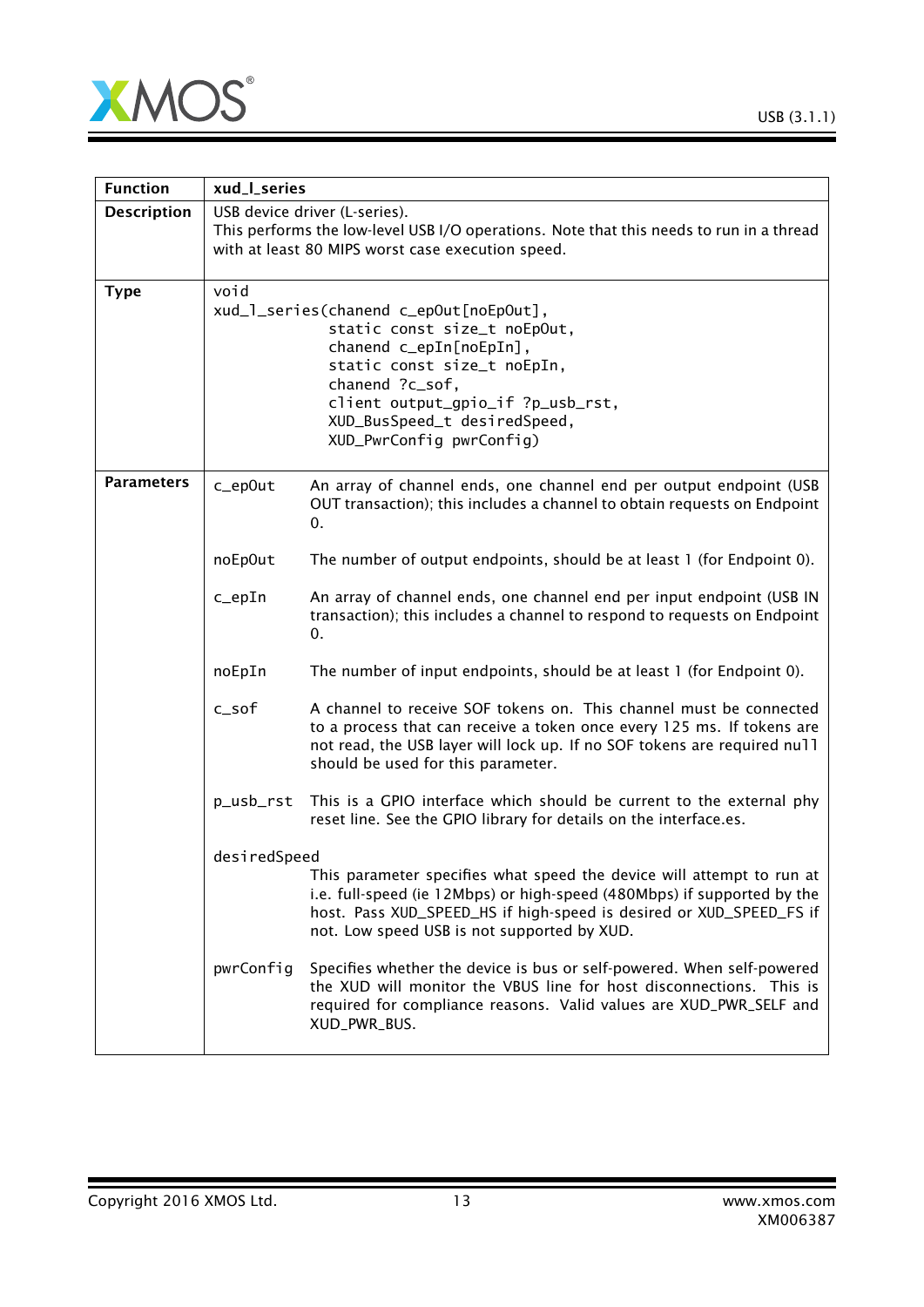

# <span id="page-13-0"></span>3.2 The XUD Endpoint API

#### 3.2.1 Supporting types

<span id="page-13-2"></span>

| <b>Type</b>        | XUD_Result_t                                            |
|--------------------|---------------------------------------------------------|
| <b>Description</b> | Type containing the result of a endpoint function call. |
| <b>Values</b>      | XUD_RES_RST<br>A USB reset has occurred.                |
|                    | XUD_RES_OKAY<br>Operation completed successfully.       |
|                    | XUD_RES_ERR<br>An error has occurred.                   |

## 3.2.2 Setting up the endpoint

<span id="page-13-1"></span>

| <b>Type</b> | XUD_ep                                         |
|-------------|------------------------------------------------|
| Description | Opaque type representing endpoint identifiers. |

| <b>Function</b>    | <b>XUD_InitEp</b>                                  |                                                                                                                                                                                                                                                   |  |
|--------------------|----------------------------------------------------|---------------------------------------------------------------------------------------------------------------------------------------------------------------------------------------------------------------------------------------------------|--|
| <b>Description</b> | Initialises an XUD_ep.                             |                                                                                                                                                                                                                                                   |  |
| <b>Type</b>        | XUD_ep XUD_InitEp(chanend c_ep, XUD_EpType epType) |                                                                                                                                                                                                                                                   |  |
| <b>Parameters</b>  | $C$ $ep$                                           | Endpoint channel to be connected to the XUD library.                                                                                                                                                                                              |  |
|                    | epType                                             | Indicates the type of the endpoint. Legal types<br>include:<br>XUD_EPTYPE_CTL (Endpoint 0), XUD_EPTYPE_BUL (Bulk endpoint),<br>XUD_EPTYPE_ISO (Isochronous endpoint), XUD_EPTYPE_INT (Interrupt<br>endpoint), XUD_EPTYPE_DIS (Endpoint not used). |  |
| <b>Returns</b>     | Endpoint identifier                                |                                                                                                                                                                                                                                                   |  |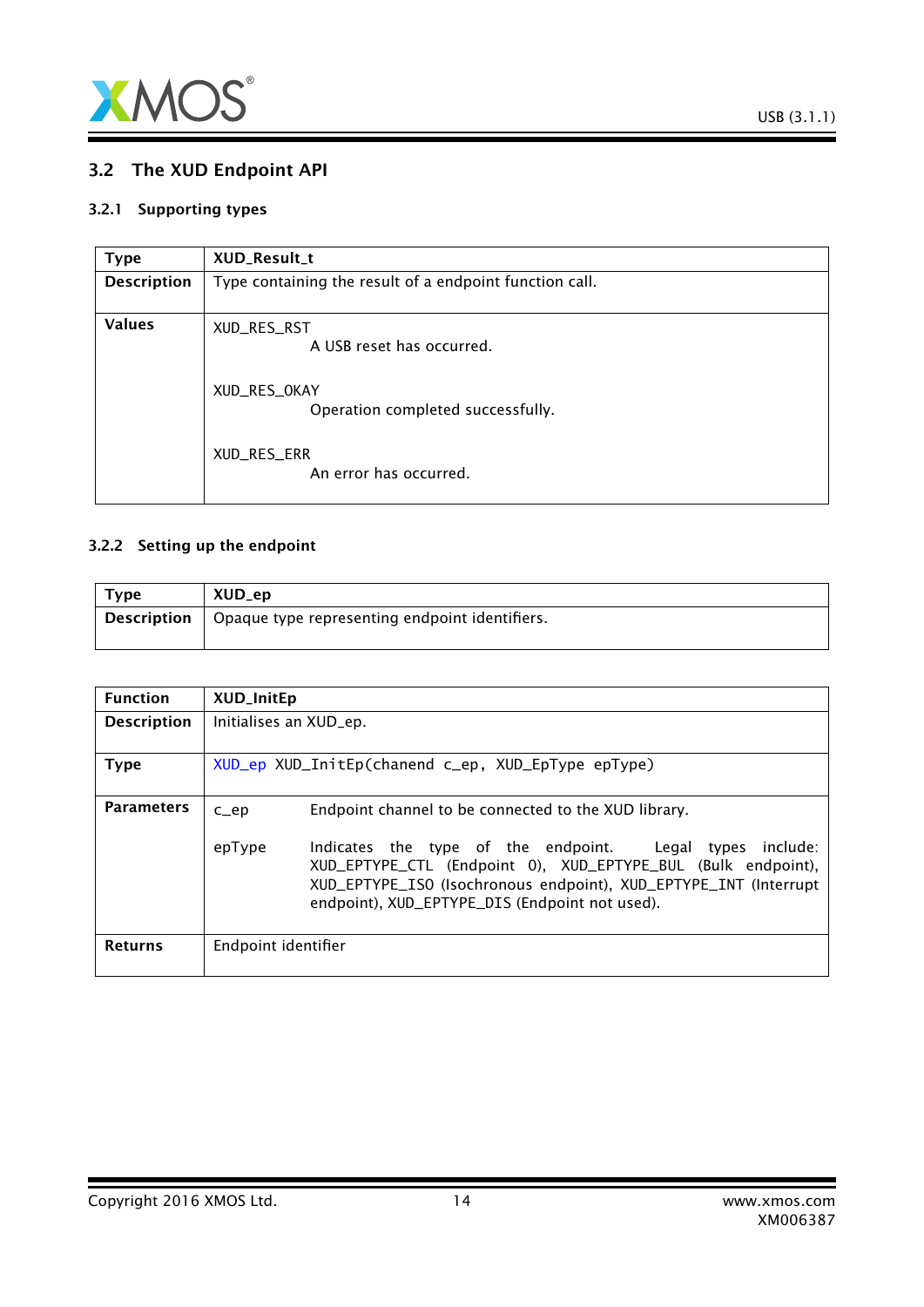

## 3.2.3 OUT endpoint data handling

| <b>Function</b>    | <b>XUD_GetBuffer</b>                                                                                                                                                                    |                                                                                                        |  |
|--------------------|-----------------------------------------------------------------------------------------------------------------------------------------------------------------------------------------|--------------------------------------------------------------------------------------------------------|--|
| <b>Description</b> | This function must be called by a thread that deals with an OUT endpoint.<br>When the host sends data, the low-level driver will fill the buffer. It pauses until data<br>is available. |                                                                                                        |  |
| <b>Type</b>        |                                                                                                                                                                                         | XUD_Result_t XUD_GetBuffer(XUD_ep ep_out,<br>unsigned char buffer $[]$ ,<br>unsigned &length)          |  |
| <b>Parameters</b>  | ep_out                                                                                                                                                                                  | The OUT endpoint identifier (created by XUD_InitEP).                                                   |  |
|                    | buffer                                                                                                                                                                                  | The buffer in which to store data received from the host. The buffer is<br>assumed to be word aligned. |  |
|                    | length                                                                                                                                                                                  | The number of bytes written to the buffer                                                              |  |
| <b>Returns</b>     |                                                                                                                                                                                         | XUD_RES_OKAY on success                                                                                |  |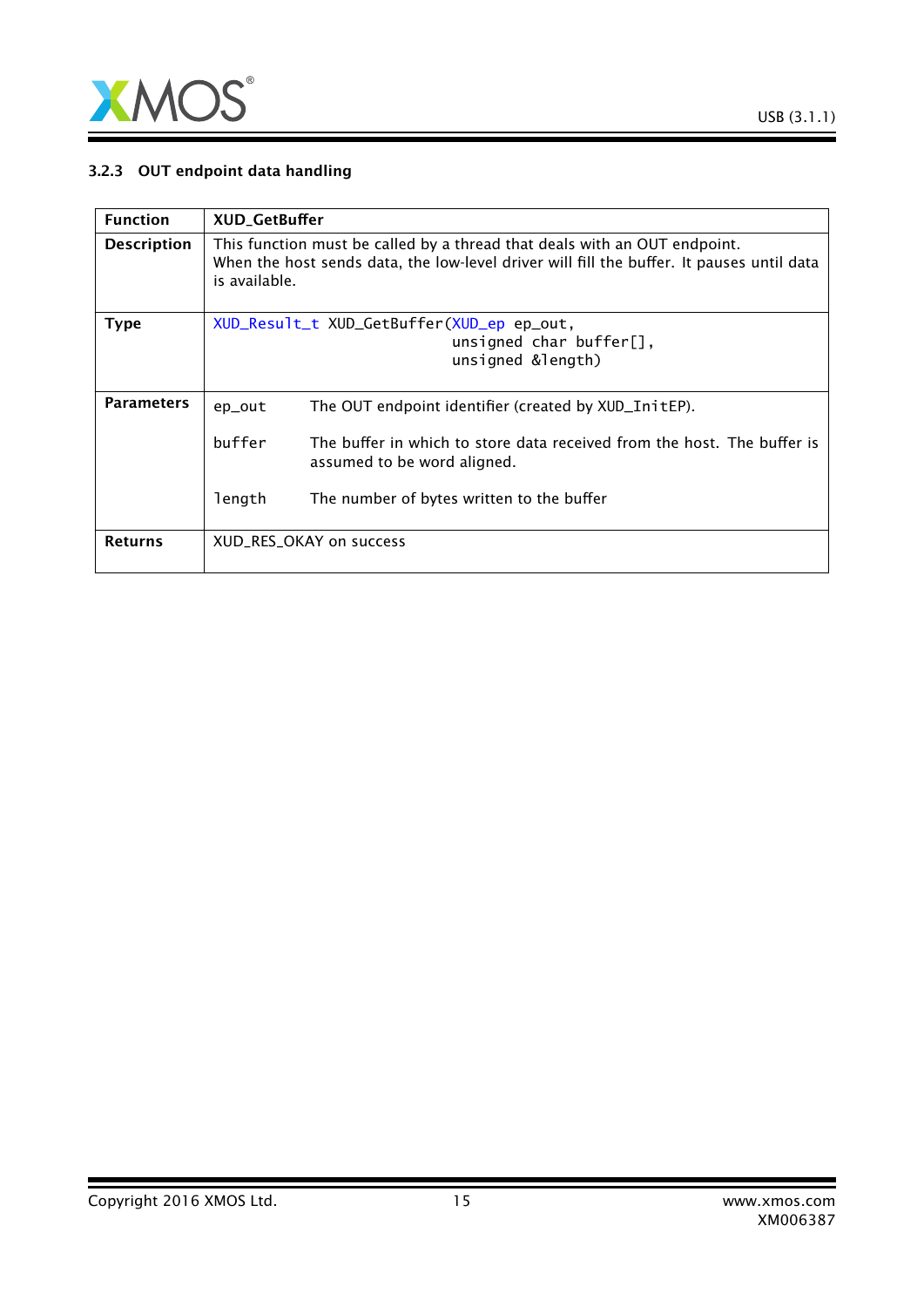

## 3.2.4 OUT endpoint data handling (asynchronous)

| <b>Function</b>    | XUD_SetReady_Out                                |                                                                                                        |
|--------------------|-------------------------------------------------|--------------------------------------------------------------------------------------------------------|
| <b>Description</b> | Marks an OUT endpoint as ready to receive data. |                                                                                                        |
| Type               |                                                 | int XUD_SetReady_Out(XUD_ep ep, unsigned char buffer[])                                                |
| <b>Parameters</b>  | ep                                              | The OUT endpoint identifier (created by XUD_InitEp).                                                   |
|                    | buffer                                          | The buffer in which to store data received from the host. The buffer is<br>assumed to be word aligned. |
| <b>Returns</b>     |                                                 | XUD RES OKAY on success                                                                                |

| <b>Function</b>    | <b>XUD GetData Select</b>                                                                      |                                                                                                                                                                                                                             |
|--------------------|------------------------------------------------------------------------------------------------|-----------------------------------------------------------------------------------------------------------------------------------------------------------------------------------------------------------------------------|
| <b>Description</b> | Select handler function for receiving OUT endpoint data in a select.                           |                                                                                                                                                                                                                             |
| <b>Type</b>        | void XUD_GetData_Select(chanend c,<br>XUD_ep ep,<br>unsigned &length,<br>XUD_Result_t &result) |                                                                                                                                                                                                                             |
| <b>Parameters</b>  | $\mathsf{C}$<br>ep<br>length<br>result                                                         | The chanend related to the endpoint<br>The OUT endpoint identifier (created by XUD_InitEp).<br>Passed by reference. The number of bytes written to the buffer,<br>XUD_Result_t passed by reference. XUD_RES_OKAY on success |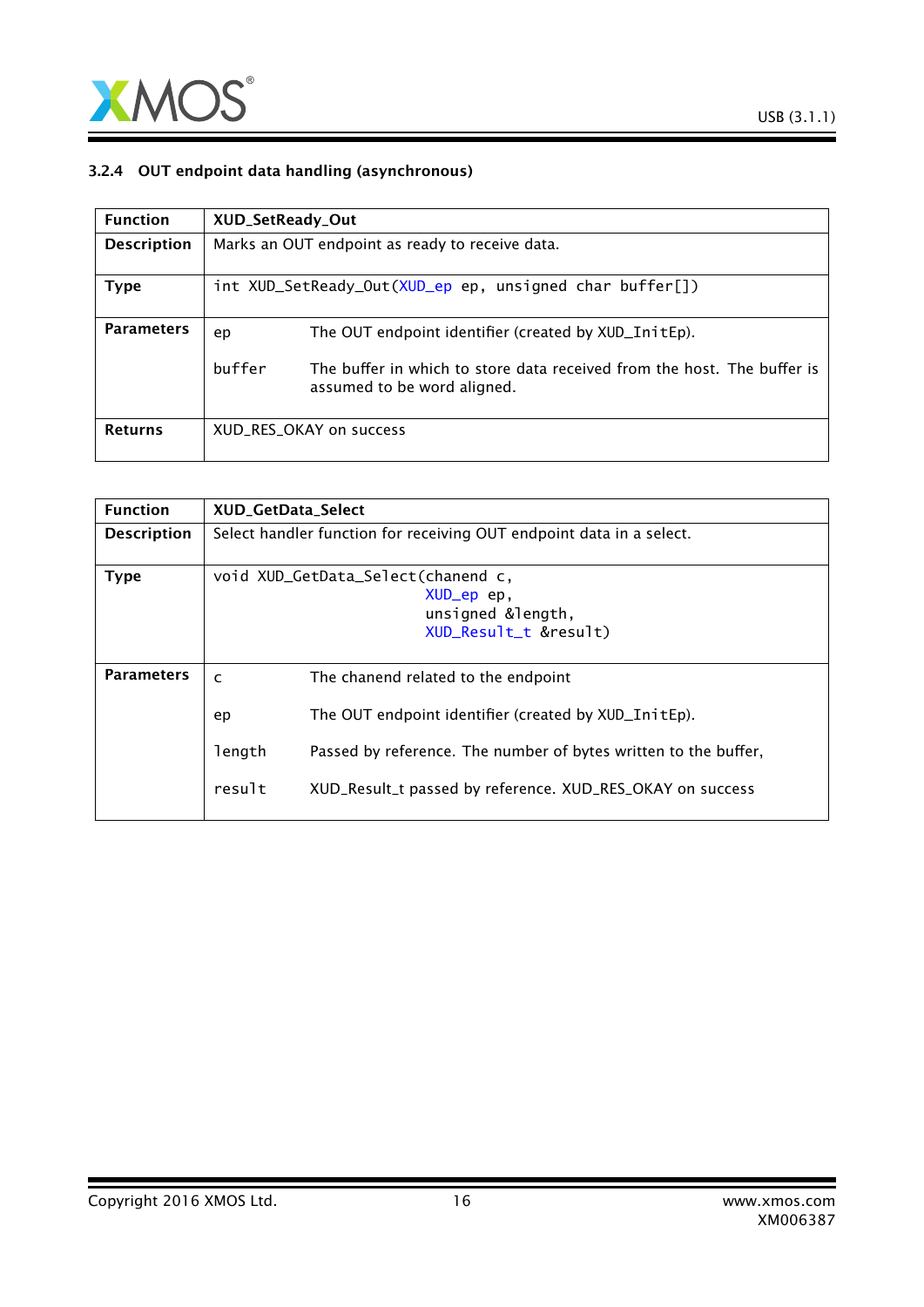

## 3.2.5 IN endpoint data handling

| <b>Function</b>    | <b>XUD SetBuffer</b>                                                                                                                                                |
|--------------------|---------------------------------------------------------------------------------------------------------------------------------------------------------------------|
| <b>Description</b> | This function must be called by a thread that deals with an IN endpoint.<br>When the host asks for data, the low-level driver will transmit the buffer to the host. |
| <b>Type</b>        | XUD_Result_t XUD_SetBuffer(XUD_ep ep_in,<br>unsigned char buffer[],<br>unsigned datalength)                                                                         |
| <b>Parameters</b>  | The endpoint identifier (created by XUD_InitEp).<br>$ep_1n$<br>buffer<br>The buffer of data to transmit to the host.<br>datalength                                  |
| <b>Returns</b>     | The number of bytes in the buffer.<br>XUD RES OKAY on success                                                                                                       |

| <b>Function</b>    | XUD_SetBuffer_EpMax                                                                                                                                                                                                                                |                                                                                                                          |
|--------------------|----------------------------------------------------------------------------------------------------------------------------------------------------------------------------------------------------------------------------------------------------|--------------------------------------------------------------------------------------------------------------------------|
| <b>Description</b> | Similar to XUD_SetBuffer but breaks up data transfers into smaller packets.<br>This function must be called by a thread that deals with an IN endpoint. When the<br>host asks for data, the low-level driver will transmit the buffer to the host. |                                                                                                                          |
| <b>Type</b>        |                                                                                                                                                                                                                                                    | XUD_Result_t XUD_SetBuffer_EpMax(XUD_ep ep_in,<br>unsigned char buffer $[]$ ,<br>unsigned datalength,<br>unsigned epMax) |
| <b>Parameters</b>  | ep_in                                                                                                                                                                                                                                              | The IN endpoint identifier (created by XUD_InitEp).                                                                      |
|                    | buffer                                                                                                                                                                                                                                             | The buffer of data to transmit to the host.                                                                              |
|                    | datalength                                                                                                                                                                                                                                         | The number of bytes in the buffer.                                                                                       |
|                    | epMax                                                                                                                                                                                                                                              | The maximum packet size in bytes.                                                                                        |
| <b>Returns</b>     | XUD_RES_OKAY on success                                                                                                                                                                                                                            |                                                                                                                          |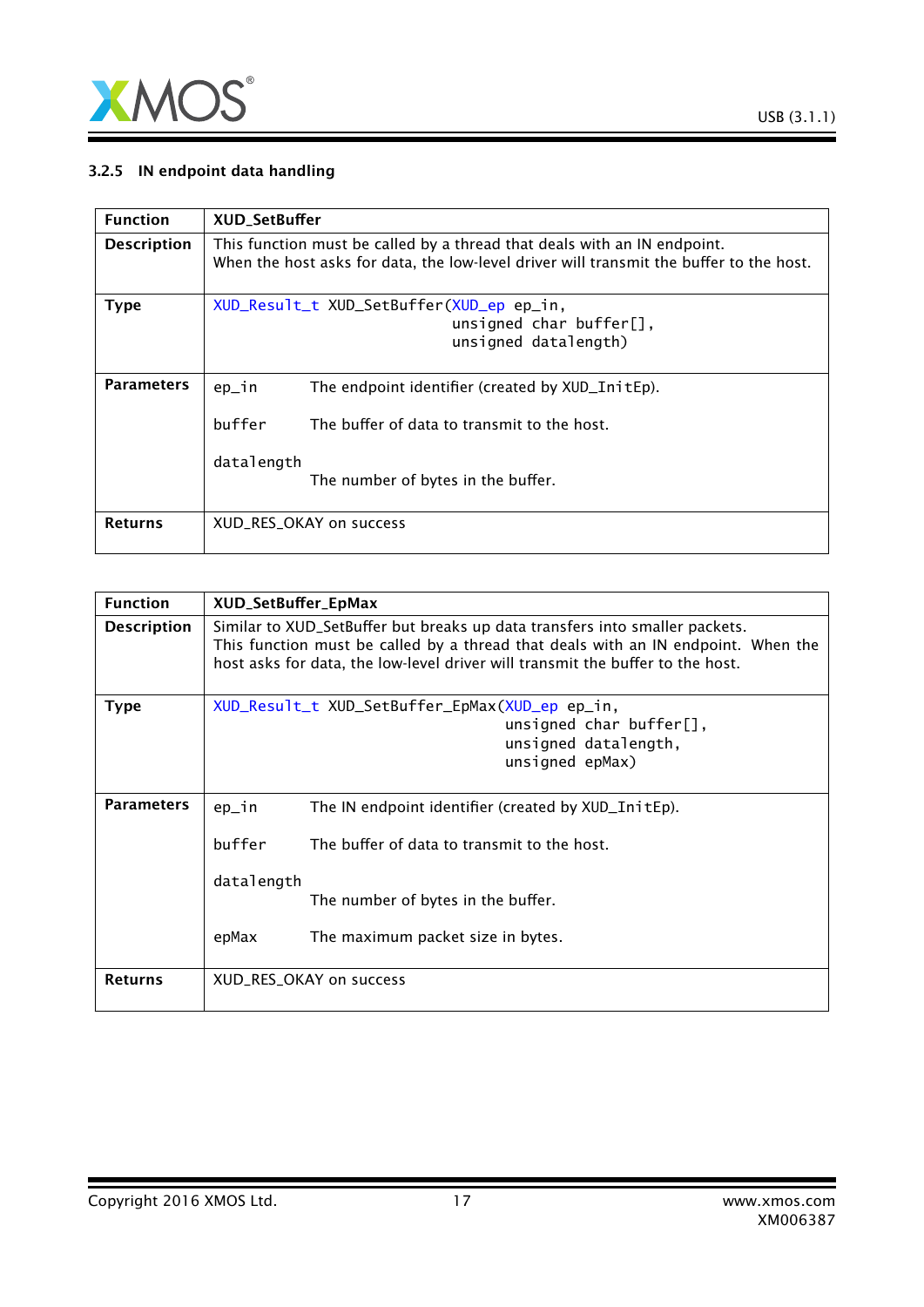

## 3.2.6 IN endpoint data handling (asynchronous)

| <b>Function</b>    | XUD_SetReady_In                                 |                                                                                    |
|--------------------|-------------------------------------------------|------------------------------------------------------------------------------------|
| <b>Description</b> | Marks an IN endpoint as ready to transmit data. |                                                                                    |
| <b>Type</b>        |                                                 | XUD_Result_t XUD_SetReady_In(XUD_ep ep,<br>unsigned char buffer $[]$ ,<br>int len) |
| <b>Parameters</b>  | ep                                              | The IN endpoint identifier (created by XUD_InitEp).                                |
|                    | buffer                                          | The buffer to transmit to the host. The buffer is assumed be word<br>aligned.      |
|                    | len                                             | The length of the data to transmit.                                                |
| <b>Returns</b>     |                                                 | XUD RES OKAY on success                                                            |

| <b>XUD SetData Select</b>                                              |  |
|------------------------------------------------------------------------|--|
| Select handler function for transmitting IN endpoint data in a select. |  |
|                                                                        |  |
| void XUD_SetData_Select(chanend c, XUD_ep ep, XUD_Result_t &result)    |  |
|                                                                        |  |
| The chanend related to the endpoint<br>$\mathsf{C}$                    |  |
| The IN endpoint identifier (created by XUD_InitEp).<br>ep              |  |
| result<br>Passed by reference. XUD_RES_OKAY on success                 |  |
|                                                                        |  |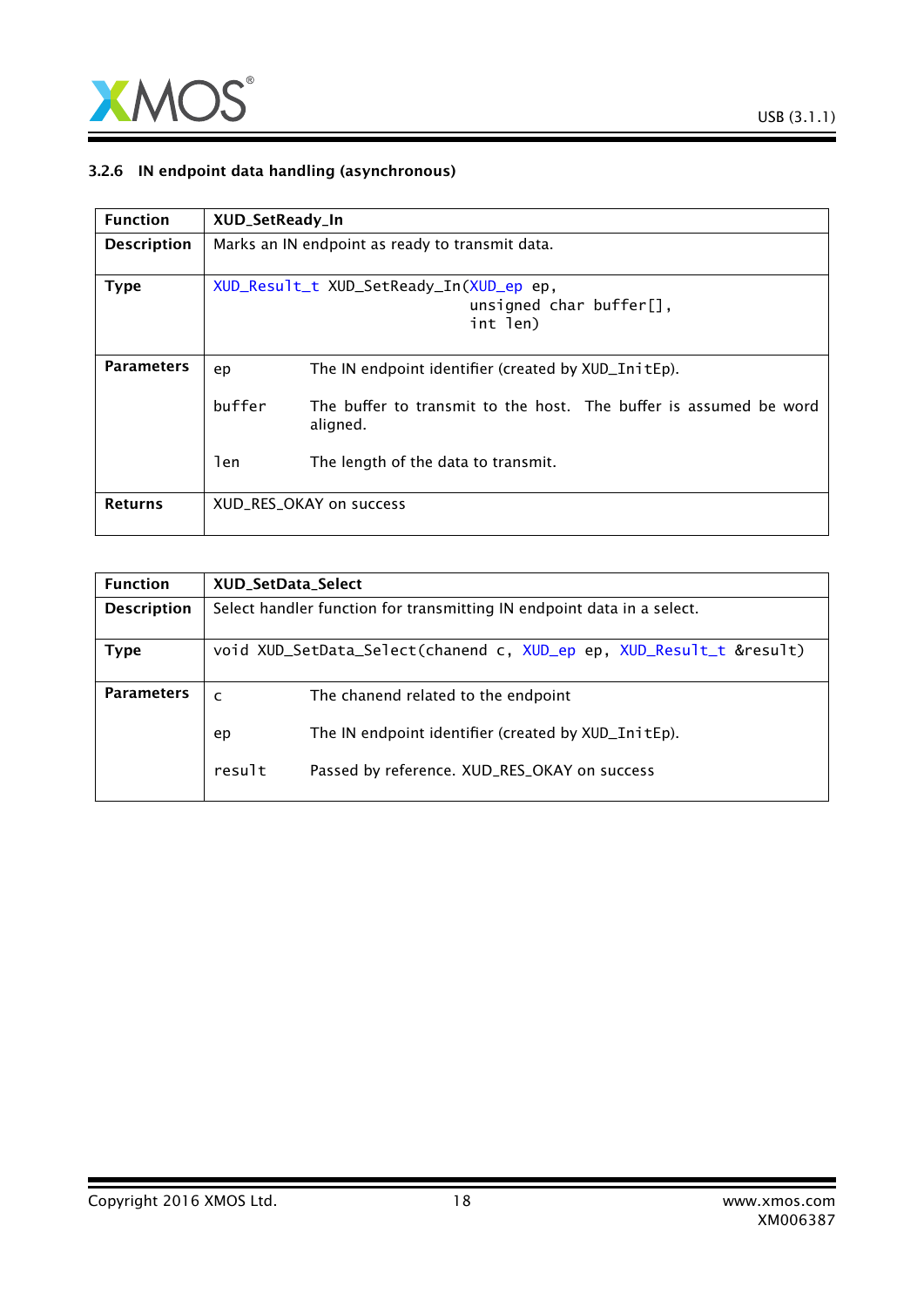

# 3.3 Endpoint0 utility functions

| <b>Function</b>    | <b>XUD_DoGetRequest</b>                                                                                                                                                                                                                                                                                   |                                                                                                                            |
|--------------------|-----------------------------------------------------------------------------------------------------------------------------------------------------------------------------------------------------------------------------------------------------------------------------------------------------------|----------------------------------------------------------------------------------------------------------------------------|
| <b>Description</b> | Performs a combined XUD_SetBuffer and XUD_GetBuffer.<br>It transmits the buffer of the given length over the ep_in endpoint to answer an<br>IN request, and then waits for a 0 length Status OUT transaction on ep_out. This<br>function is normally called to handle Get control requests to Endpoint 0. |                                                                                                                            |
| <b>Type</b>        | XUD_Result_t XUD_DoGetRequest(XUD_ep ep_out,<br>XUD_ep ep_in,<br>unsigned char buffer[],<br>unsigned length,<br>unsigned requested)                                                                                                                                                                       |                                                                                                                            |
| <b>Parameters</b>  | ep_out                                                                                                                                                                                                                                                                                                    | The endpoint identifier that handles Endpoint 0 OUT data in the XUD<br>manager.                                            |
|                    | ep_in                                                                                                                                                                                                                                                                                                     | The endpoint identifier that handles Endpoint 0 IN data in the XUD man-<br>ager.                                           |
|                    | buffer                                                                                                                                                                                                                                                                                                    | The data to send in response to the IN transaction. Note that this data<br>is chopped up in fragments of at most 64 bytes. |
|                    | length                                                                                                                                                                                                                                                                                                    | Length of data to be sent.                                                                                                 |
|                    | requested                                                                                                                                                                                                                                                                                                 | The length that the host requested, (Typically pass the value wLength).                                                    |
| <b>Returns</b>     |                                                                                                                                                                                                                                                                                                           | XUD_RES_OKAY on success                                                                                                    |

| <b>Function</b>    | XUD_DoSetRequestStatus                                                                                                                                        |
|--------------------|---------------------------------------------------------------------------------------------------------------------------------------------------------------|
| <b>Description</b> | This function sends an empty packet back on the next IN request with PID1.<br>It is normally used by Endpoint 0 to acknowledge success of a control transfer. |
| Type               | XUD_Result_t XUD_DoSetRequestStatus(XUD_ep ep_in)                                                                                                             |
| <b>Parameters</b>  | ep_in<br>The Endpoint 0 IN identifier to the XUD manager.                                                                                                     |
| <b>Returns</b>     | XUD_RES_OKAY on success                                                                                                                                       |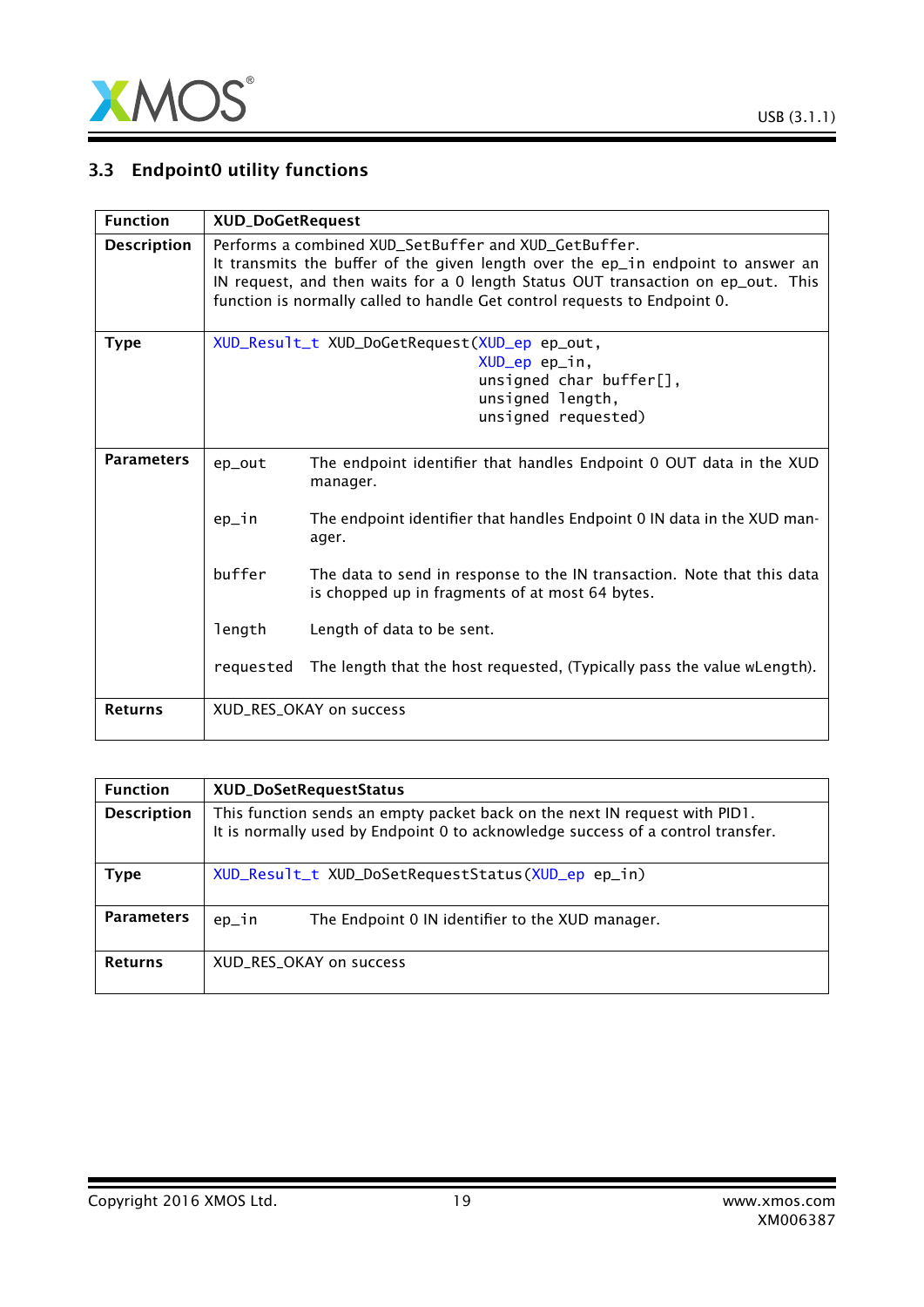



| <b>Function</b>    | XUD_SetDevAddr                                                                                                                                              |
|--------------------|-------------------------------------------------------------------------------------------------------------------------------------------------------------|
| <b>Description</b> | Sets the device's address.<br>This function must be called by Endpoint 0 once a setDeviceAddress request is<br>made by the host.<br>Must be run on USB core |
| <b>Type</b>        | XUD_Result_t XUD_SetDevAddr(unsigned addr)                                                                                                                  |
| <b>Parameters</b>  | addr<br>New device address.                                                                                                                                 |

| <b>Function</b>    | XUD_SetStall                                                                                                                             |
|--------------------|------------------------------------------------------------------------------------------------------------------------------------------|
| <b>Description</b> | Mark an endpoint as STALLed.<br>It is cleared automatically if a SETUP received on the endpoint.<br>Must be run on same tile as XUD core |
| Type               | void XUD_SetStall(XUD_ep ep)                                                                                                             |
| <b>Parameters</b>  | XUD_ep type.<br>ep                                                                                                                       |

| <b>Function</b>    | XUD_SetStallByAddr                                                                                                                                                                                            |
|--------------------|---------------------------------------------------------------------------------------------------------------------------------------------------------------------------------------------------------------|
| <b>Description</b> | Mark an endpoint as STALL based on its EP address.<br>Cleared automatically if a SETUP received on the endpoint. Note: the IN bit of the<br>endpoint address is used.<br>Must be run on same tile as XUD core |
| <b>Type</b>        | void XUD_SetStallByAddr(int epNum)                                                                                                                                                                            |
| <b>Parameters</b>  | Endpoint number.<br>epNum                                                                                                                                                                                     |

| <b>Function</b>    | XUD_ClearStall                                                           |
|--------------------|--------------------------------------------------------------------------|
| <b>Description</b> | Mark an endpoint as NOT STALLed.<br>Must be run on same tile as XUD core |
| <b>Type</b>        | void XUD_ClearStall(XUD_ep ep)                                           |
| <b>Parameters</b>  | XUD_ep type.<br>ep                                                       |

Copyright 2016 XMOS Ltd. 20 www.xmos.com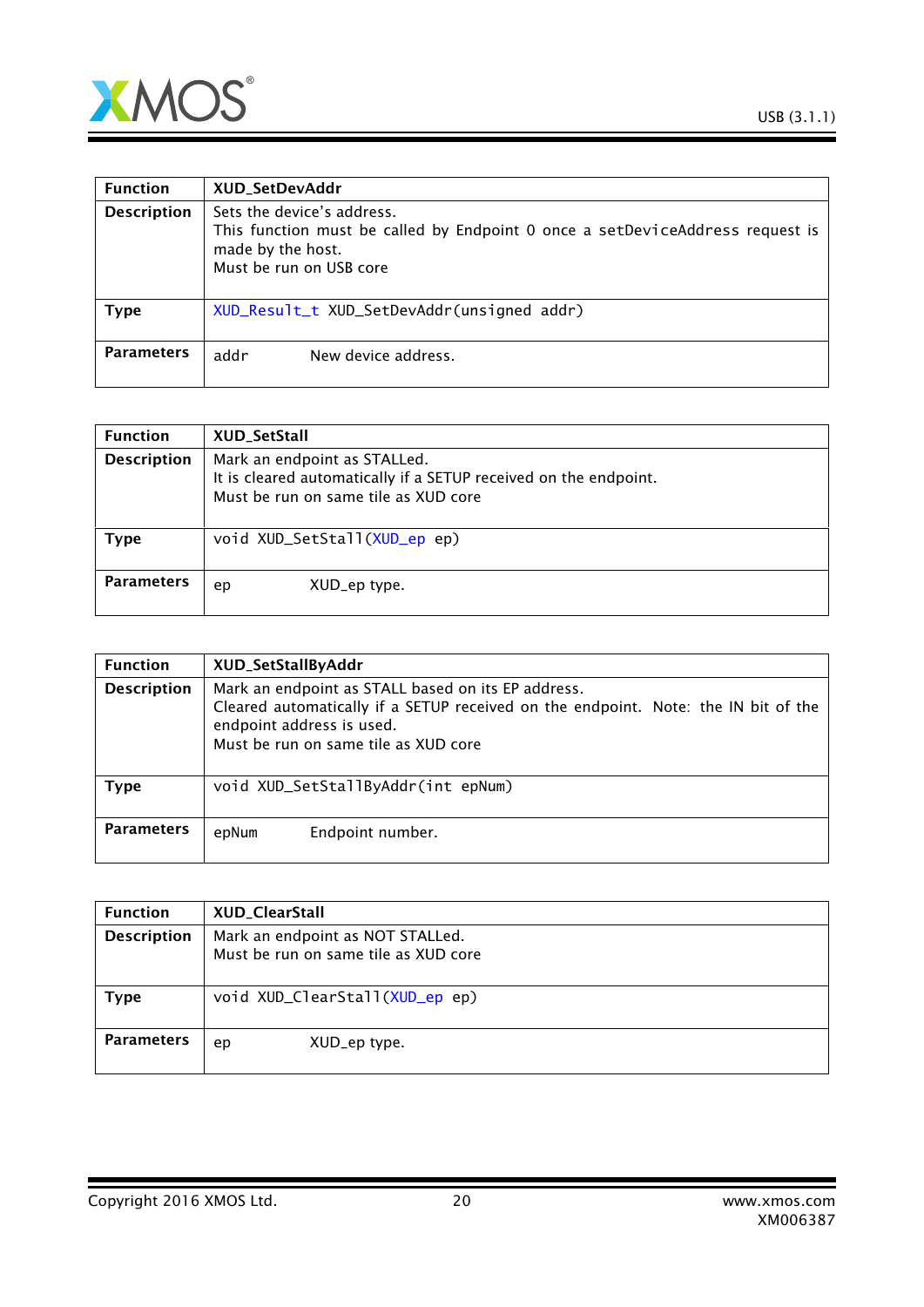

| <b>Function</b>    | XUD_ClearStallByAddr                                                                                                                                  |
|--------------------|-------------------------------------------------------------------------------------------------------------------------------------------------------|
| <b>Description</b> | Mark an endpoint as NOT STALLed based on its EP address.<br>Note: the IN bit of the endpoint address is used.<br>Must be run on same tile as XUD core |
| Type               | void XUD_ClearStallByAddr(int epNum)                                                                                                                  |
| <b>Parameters</b>  | Endpoint number.<br>epNum                                                                                                                             |

| <b>Function</b>    | <b>XUD_ResetEndpoint</b>                                                                                                                                                                                                                                                                                                                         |
|--------------------|--------------------------------------------------------------------------------------------------------------------------------------------------------------------------------------------------------------------------------------------------------------------------------------------------------------------------------------------------|
| <b>Description</b> | This function will complete a reset on an endpoint.<br>Can take one or two XUD_ep as parameters (the second parameter can be set to<br>null). The return value should be inspected to find the new bus-speed. In Endpoint 0<br>typically two endpoints are reset (IN and OUT). In other endpoints null can be passed<br>as the second parameter. |
| <b>Type</b>        | XUD_BusSpeed_t XUD_ResetEndpoint(XUD_ep one, XUD_ep &?two)                                                                                                                                                                                                                                                                                       |
| <b>Parameters</b>  | IN or OUT endpoint identifier to perform the reset on.<br>one<br>Optional second IN or OUT endpoint structure to perform a reset on.<br>two                                                                                                                                                                                                      |
| <b>Returns</b>     | Either XUD_SPEED_HS - the host has accepted that this device can execute at high<br>speed, or XUD_SPEED_FS - the device is runnig at full speed.                                                                                                                                                                                                 |

| <b>Function</b>    | <b>XUD SetTestMode</b>                                                          |                                                    |
|--------------------|---------------------------------------------------------------------------------|----------------------------------------------------|
| <b>Description</b> | Enable a specific USB test mode in XUD.<br>Must be run on same tile as XUD core |                                                    |
| Type               |                                                                                 | void XUD_SetTestMode(XUD_ep ep, unsigned testMode) |
| <b>Parameters</b>  | ep                                                                              | XUD_ep type (must be endpoint 0 in or out)         |
|                    | testMode                                                                        | The desired test-mode                              |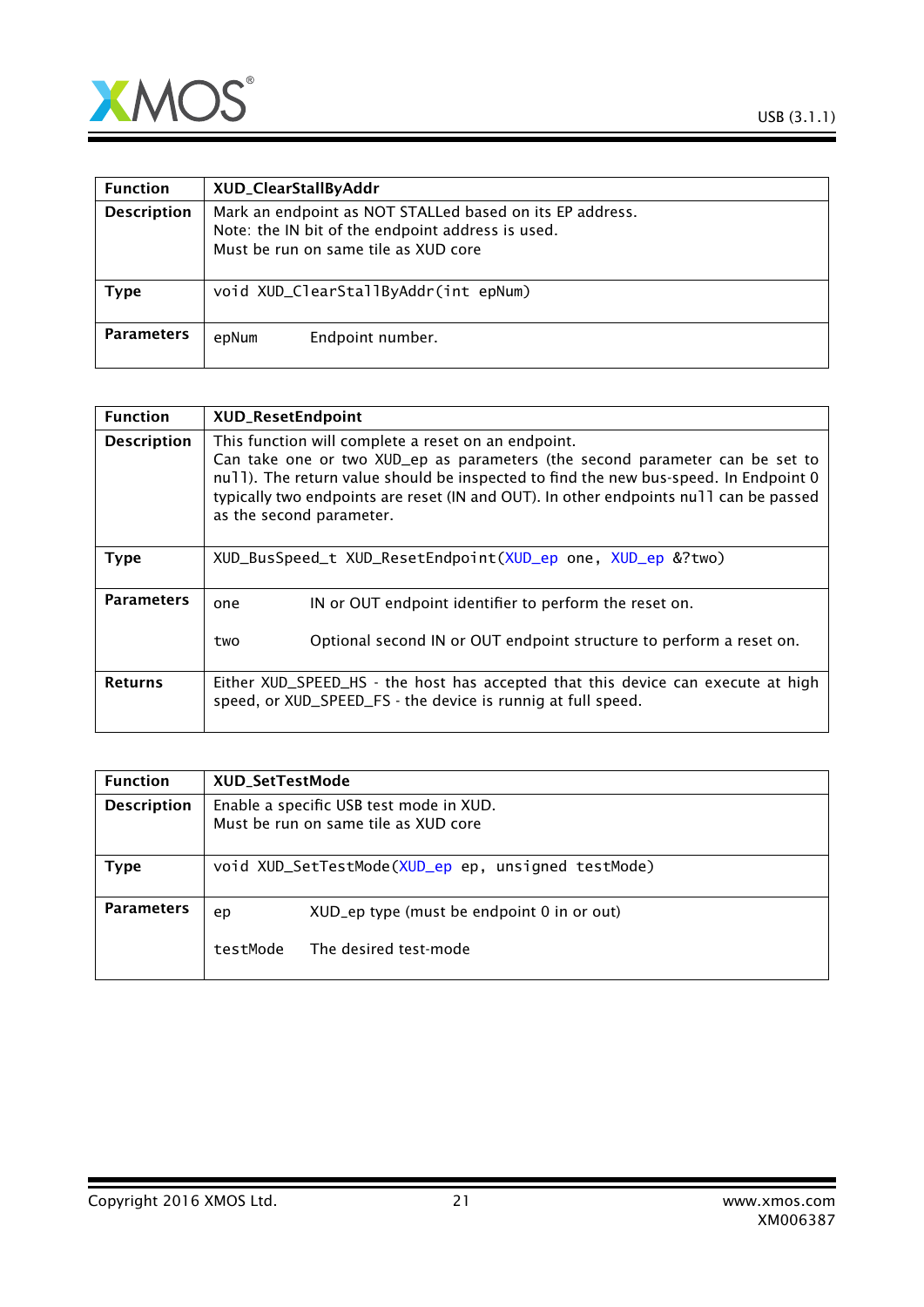

<span id="page-21-0"></span>

| <b>Type</b>        | USB_BmRequestType_t                                                                                                         |  |
|--------------------|-----------------------------------------------------------------------------------------------------------------------------|--|
| <b>Description</b> | Data structure describing a USB request type.                                                                               |  |
| <b>Fields</b>      | unsigned char Recipient<br>Where the request is directed to:.                                                               |  |
|                    | • $0b00000$ : Device * $0b00001$ : Specific interface * $0b00010$ : Specific<br>endpoint * 0b00011: Other element in device |  |
|                    | unsigned char Type<br>The type of the request:.                                                                             |  |
|                    | • Ob00: Standard request * Ob01: Class specific request * Ob10:<br>Request by vendor specific driver                        |  |
|                    | unsigned char Direction<br>The direction of the request:.                                                                   |  |
|                    | • 0 (Host->Dev) $*$ 1 (Dev->Host)                                                                                           |  |

<span id="page-21-1"></span>

| <b>Type</b>        | USB_SetupPacket_t                                                                                                                                     |  |
|--------------------|-------------------------------------------------------------------------------------------------------------------------------------------------------|--|
| <b>Description</b> | Setup packet data structure.                                                                                                                          |  |
| <b>Fields</b>      | USB_BmRequestType_t bmRequestType<br>Specifies direction of dataflow, type of rquest and recipient.                                                   |  |
|                    | unsigned char bRequest<br>Specifies the request.                                                                                                      |  |
|                    | unsigned short wValue<br>Host can use this to pass info to the device in its own way.                                                                 |  |
|                    | unsigned short wIndex<br>Typically used to pass index/offset such as interface or EP no.                                                              |  |
|                    | unsigned short wLength<br>Number of data bytes in the data stage (for Host $\rightarrow$ Device this this is<br>exact count, for Dev->Host is a max). |  |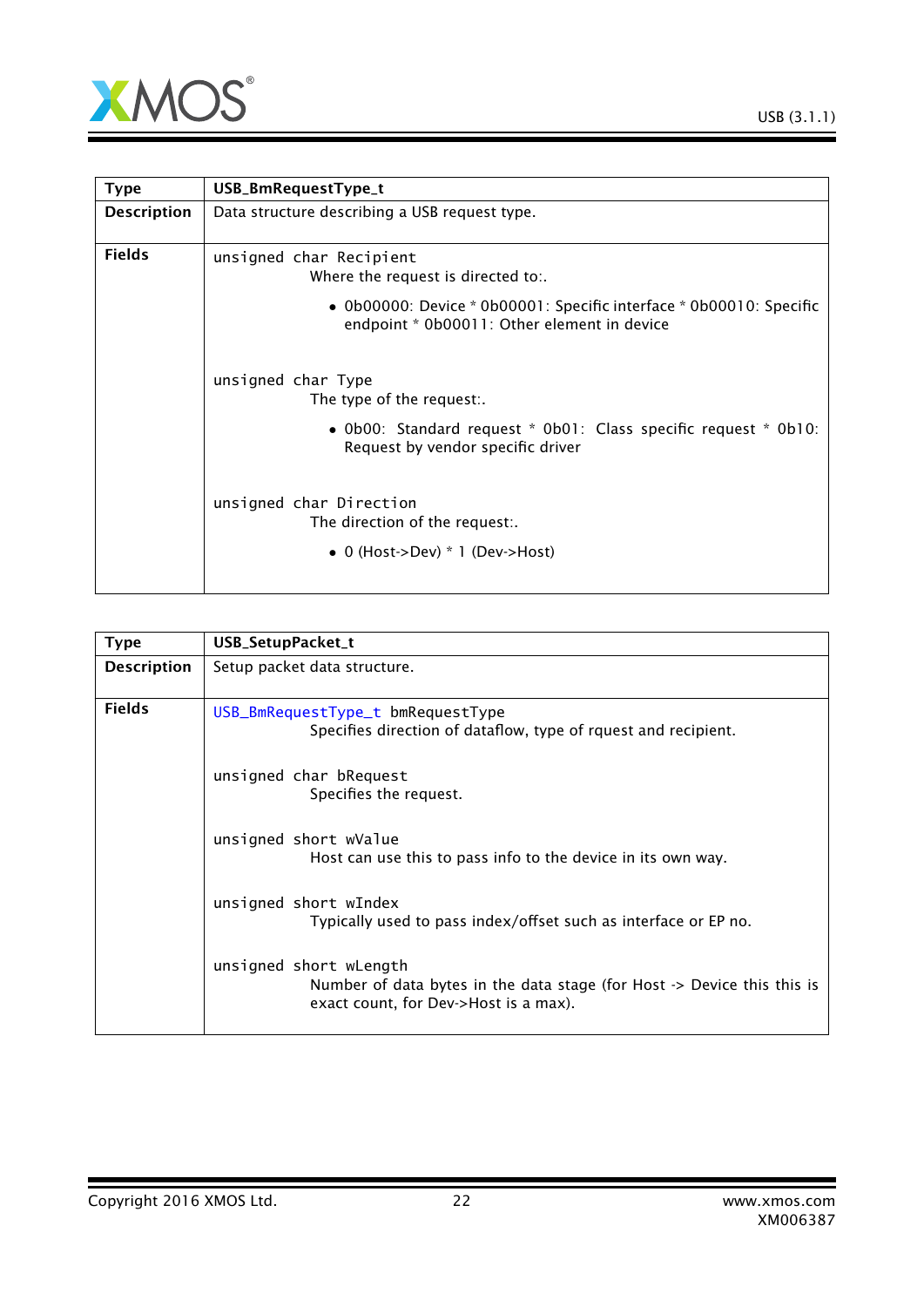

| <b>Function</b>    | <b>USB_GetSetupPacket</b>                                                                    |  |  |
|--------------------|----------------------------------------------------------------------------------------------|--|--|
| <b>Description</b> | Receives a Setup data packet and parses it into the passed USB_SetupPacket_t struc-<br>ture. |  |  |
| <b>Type</b>        | XUD_Result_t USB_GetSetupPacket(XUD_ep ep_out,                                               |  |  |
|                    | XUD_ep ep_in,                                                                                |  |  |
|                    | USB_SetupPacket_t &sp)                                                                       |  |  |
|                    |                                                                                              |  |  |
| <b>Parameters</b>  | OUT endpint from XUD<br>ep_out                                                               |  |  |
|                    | ep_in<br>IN endpoint to XUD                                                                  |  |  |
|                    | SetupPacket structure to be filled in (passed by ref)<br>sp                                  |  |  |
| <b>Returns</b>     | Returns XUD_RES_OKAY on success, XUD_RES_RST on bus reset                                    |  |  |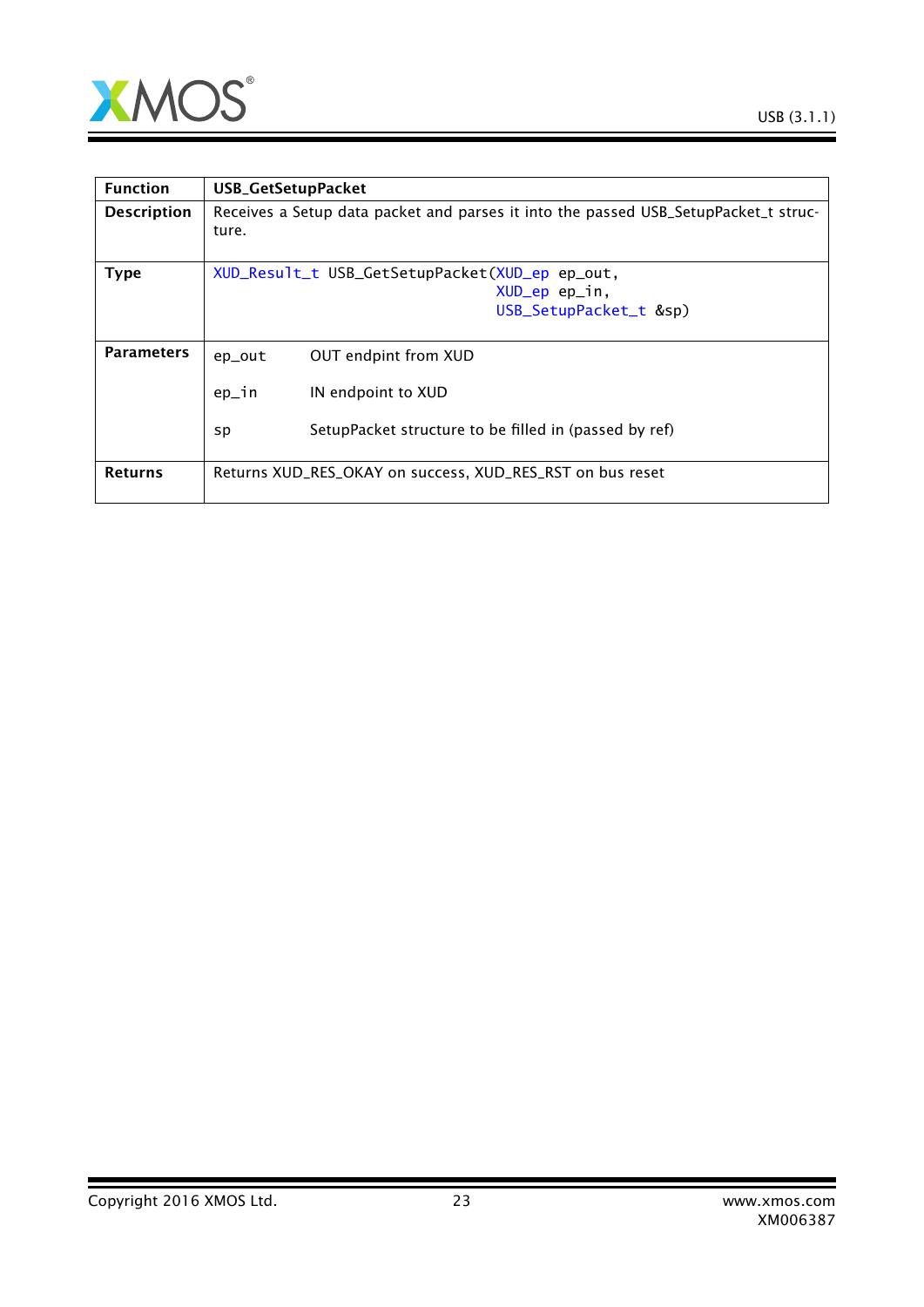

| <b>Function</b>    | <b>USB_StandardRequests</b>                                                                                                                                                                                                                                                                                                                                                                                                                                                                                                                                                                                                                                                                                                                                                                       |  |
|--------------------|---------------------------------------------------------------------------------------------------------------------------------------------------------------------------------------------------------------------------------------------------------------------------------------------------------------------------------------------------------------------------------------------------------------------------------------------------------------------------------------------------------------------------------------------------------------------------------------------------------------------------------------------------------------------------------------------------------------------------------------------------------------------------------------------------|--|
| <b>Description</b> | This function deals with common requests This includes Standard Device Requests<br>listed in table 9-3 of the USB 2.0 Spec all devices must respond to these requests, in<br>some cases a bare minimum implementation is provided and should be extended in<br>the devices EPO code It handles the following standard requests appropriately using<br>values passed to it:.<br>Get Device Descriptor (using devDesc_hs/devDesc_fs arguments)<br>Get Configuration Descriptor (using cfgDesc_hs/cfgDesc_fs arguments)<br>String requests (using strDesc argument)<br>Get Device_Qualifier Descriptor<br>Get Other-Speed Configuration Descriptor<br>Set/Clear Feature (Endpoint Halt)<br>Get/Set Interface<br>Set Configuration<br>If the request is not recognised the endpoint is marked STALLED |  |
| <b>Type</b>        | XUD_Result_t USB_StandardRequests(XUD_ep ep_out,<br>XUD_ep ep_in,<br>unsigned char ?devDesc_hs[],<br>int devDescLength_hs,<br>unsigned char ?cfgDesc_hs[],<br>int cfgDescLength_hs,<br>unsigned char ?devDesc_fs[],<br>int devDescLength_fs,<br>unsigned char ?cfgDesc_fs[],<br>int cfgDescLength_fs,<br>char *unsafe strDescs[],<br>int strDescsLength,<br>USB_SetupPacket_t &sp,<br>XUD_BusSpeed_t usbBusSpeed)                                                                                                                                                                                                                                                                                                                                                                                 |  |

*Continued on next page*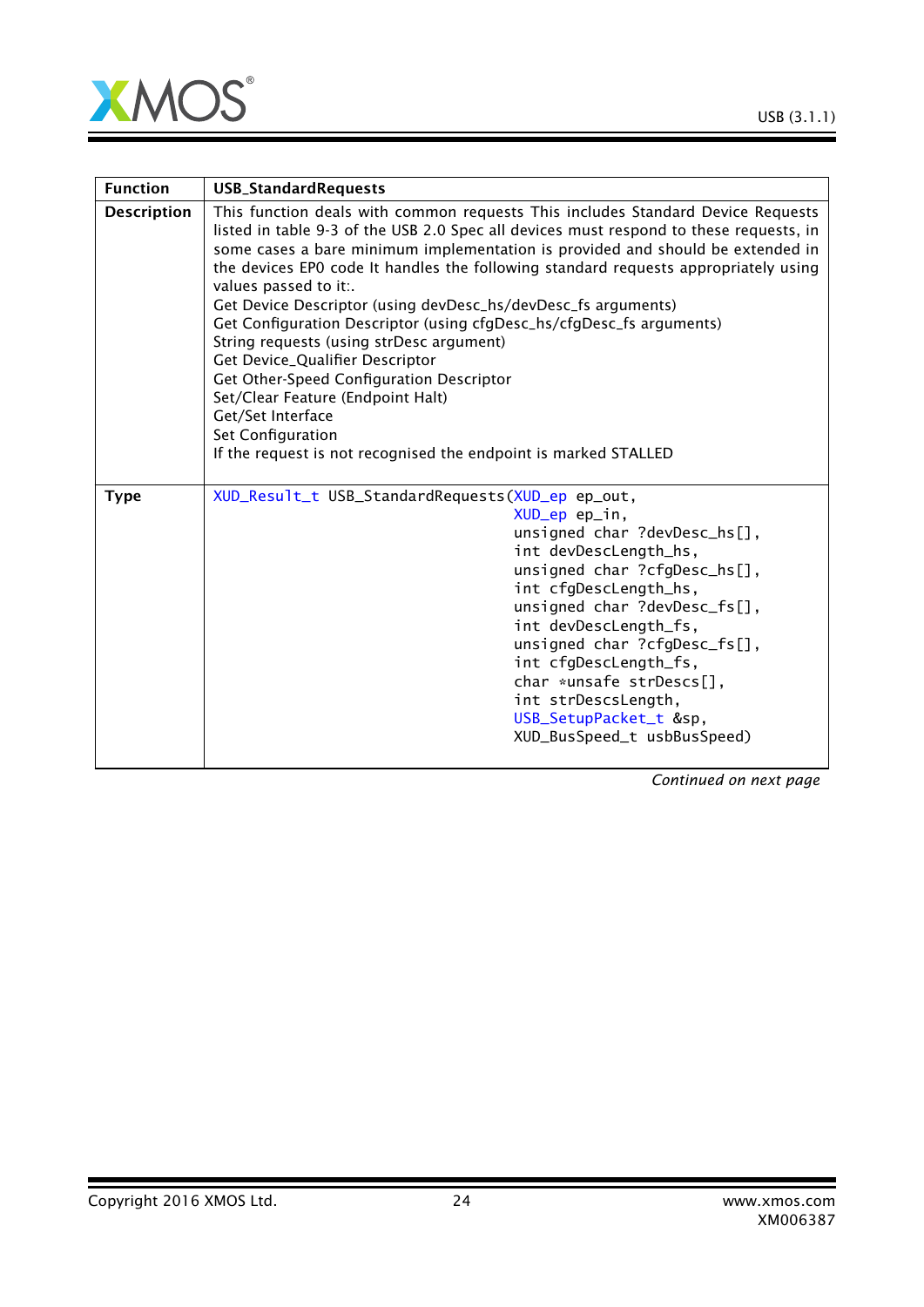

| <b>Parameters</b> | ep_out           | Endpoint from XUD (ep 0)                                                        |
|-------------------|------------------|---------------------------------------------------------------------------------|
|                   | ep_in            | Endpoint from XUD (ep 0)                                                        |
|                   | devDesc_hs       | The Device descriptor to use, encoded according to the USB standard             |
|                   | devDescLength_hs | Length of device descriptor in bytes                                            |
|                   | cfgDesc_hs       | Configuration descriptor                                                        |
|                   | cfgDescLength_hs | Length of config descriptor in bytes                                            |
|                   | devDesc_fs       | The Device descriptor to use, encoded according to the USB standard             |
|                   | devDescLength_fs | Length of device descriptor in bytes. If 0 the HS device descriptor is<br>used. |
|                   | cfgDesc_fs       | Configuration descriptor                                                        |
|                   | cfgDescLength_fs | Length of config descriptor in bytes. If 0 the HS config descriptor is<br>used. |
|                   | strDescs         |                                                                                 |
|                   | strDescsLength   |                                                                                 |
|                   | sp               | USB_SetupPacket_t (passed by ref) in which the setup data is returned           |
|                   | usbBusSpeed      | The current bus speed (XUD_SPEED_HS or XUD_SPEED_FS)                            |
| <b>Returns</b>    |                  | Returns XUD_RES_OKAY on success.                                                |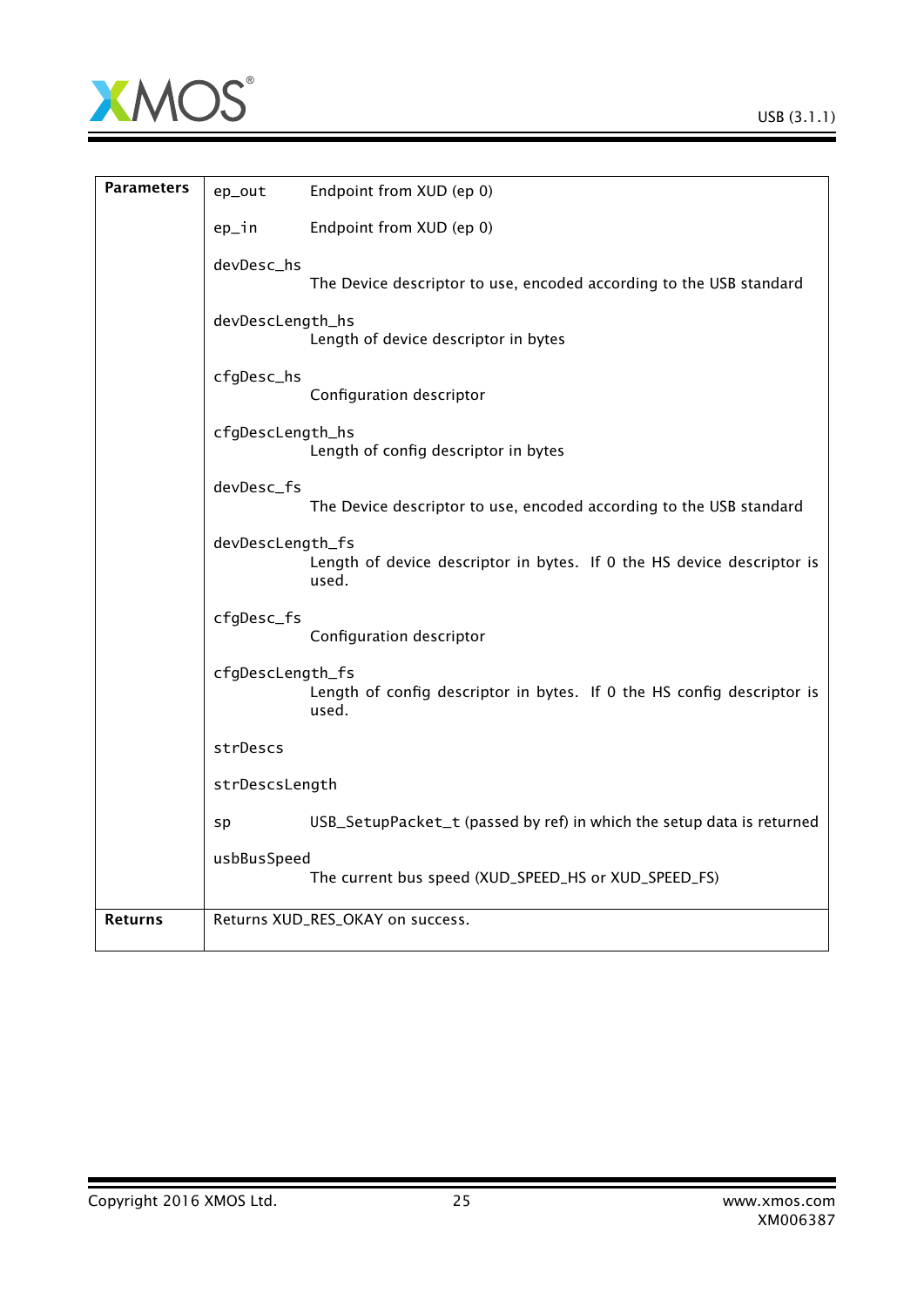

# APPENDIX A - Known Issues

There are no known issues with this library.